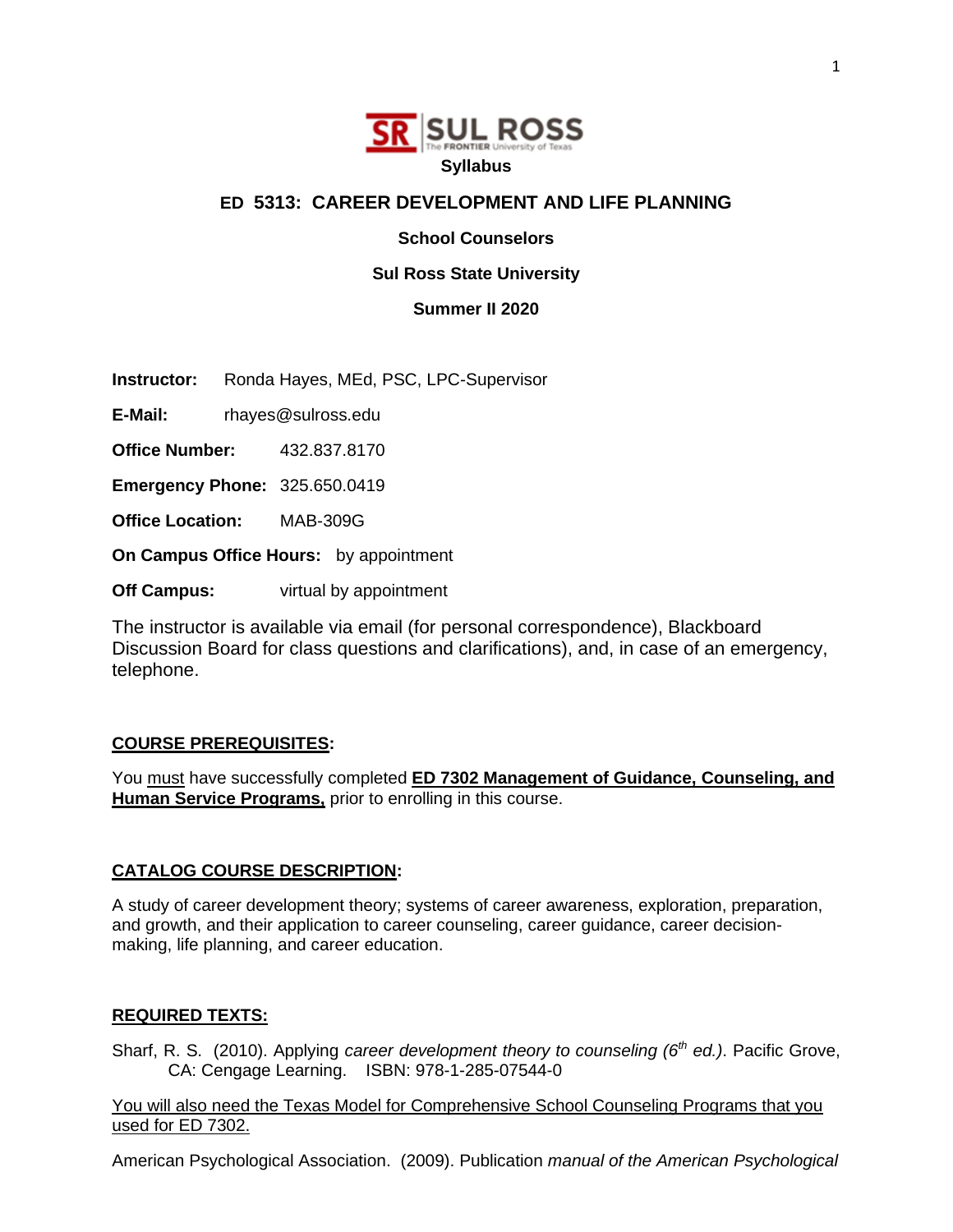*Association* (6th ed.). Washington, DC: American Psychological Association.

Supplementary Required Materials:

*Career Counseling: Work in Progress DVD (*ISBN: 9780131920019) Since this course is delivered entirely on the web, it is important for students to be able to view case studies of clients experiencing actual career counseling. Students will observe the career counseling process from the initial counseling session through termination in order to see career counseling techniques modeled by experts. This information will assist students in writing their career program for this course and in practicing career counseling in the World of Work. This DVD can be ordered from the publisher's website at www.mypearsonstore.com, at Amazon.com (can be purchased used at a lower cost), or new/used via other online book vendors.

**NOTE: ORDER THIS MATERIAL:** Immediately upon receiving this syllabus, please telephone 1-800-822-PLAN to request the COUNSELOR'S PACKET. After dialing the number, listen to the menu; then push 2. You will be given the opportunity to speak your name and mailing address. If given the opportunity, you may respond that you are a university student in a school counseling career development class and need this information for the course.

# **TExES STANDARDS**:

TEXES standards addressed in this course are:

**Standard I. Learner-Centered Knowledge:** The certified school counselor has a broad knowledge base.

**Standard II. Learner-Centered Skills**: The certified school counselor applies the knowledge base to promote the educational, personal, social, and career development of the learner.

**Standard III. Learner-Centered Process:** The certified school counselor participates in the development, monitoring, and evaluation of a developmental school guidance and counseling program that promotes learners' knowledge, skills, motivation, and personal growth.

**Standard IV. Learner-Centered Equity and Excellence for All Learners:** The certified school counselor promotes academic success for all learners by acknowledging, respecting, and responding to diversity while building on similarities that bond all people.

**Standard V. Learner-Centered Communications**: The certified school counselor, an advocate for all students and the school, demonstrates effective professional and interpersonal communication skills.

**Standard VI. Learner-Centered Professional Development:** The certified school counselor continues professional development, demonstrating a commitment to learn, to improve the profession, and to model professional ethics and personal integrity.

| <b>Standard</b> | <b>Description</b>                                                                                                                                                                                 | <b>Assignment</b>                  | <b>Assessment</b>     | <b>SLO</b> |
|-----------------|----------------------------------------------------------------------------------------------------------------------------------------------------------------------------------------------------|------------------------------------|-----------------------|------------|
| 1. (3)          | career development theories and<br>practices:                                                                                                                                                      | Chapters - All                     | Exam                  |            |
| 1. (4)          | the roles and responsibilities of a<br>comprehensive school counseling<br>program that emphasizes college and<br>career readiness and postsecondary<br>options for all students, including college | Career<br>Components<br>Assignment | <b>Writing Rubric</b> | 2,3        |
|                 | admissions, college financial aid<br>resources, application procedures, and                                                                                                                        | <b>Site Visit</b>                  |                       |            |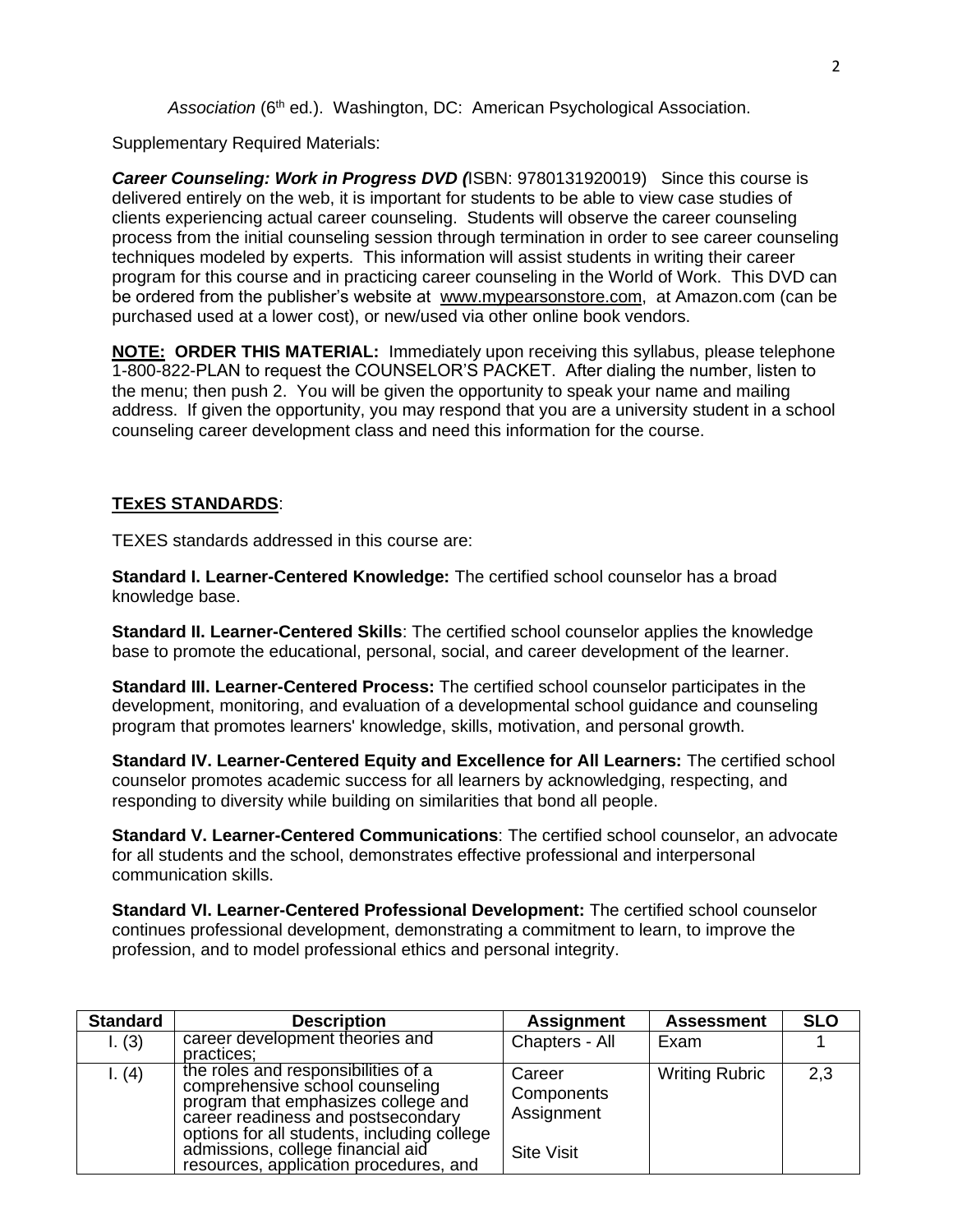|         | workforce and career opportunities;                                                                                                                                                                                                            | Assignment                                                                                                                                                        |                       |                |
|---------|------------------------------------------------------------------------------------------------------------------------------------------------------------------------------------------------------------------------------------------------|-------------------------------------------------------------------------------------------------------------------------------------------------------------------|-----------------------|----------------|
| I. (6)  | changing societal trends, including<br>demographic, economic, and<br>technological tendencies, and their<br>relevance to school counseling;                                                                                                    | Demographics<br>assignment                                                                                                                                        | <b>Writing Rubric</b> | 1,2            |
| I. (7)  | environmental, social, and cultural<br>factors that affect learners' development<br>and the relevance of those factors to<br>educational, career, personal, and social<br>development, along with comprehensive<br>school counseling programs; | Demographics<br>assignment                                                                                                                                        | <b>Writing Rubric</b> | 1,2            |
| I. (8)  | learners' developmental characteristics<br>and needs and their relevance to<br>educational and career choices;                                                                                                                                 | MBTI-type<br>assessment, the<br>Keirsey<br>Temperament<br>Sorter, the SIGI-<br>3, and the Texas<br><b>Career Check</b><br><b>Site Visit</b>                       | <b>Writing Rubric</b> | 1,2            |
| I. (12) | the integration of a school counseling<br>program, the Texas College and Career<br>Readiness Standards, and academic<br>curricula;                                                                                                             | Career<br>Components<br>Assignment<br><b>Site Visit</b><br><b>Discussion</b>                                                                                      | <b>Writing Rubric</b> | 2,3            |
| I. (13) | the roles and responsibilities of a<br>comprehensive school counseling<br>program that is responsive to all<br>students;                                                                                                                       | Career<br>Components<br>Assignment                                                                                                                                | Writing Rubric        | 1,2            |
| I. (14) | counseling-related research techniques<br>and practices;                                                                                                                                                                                       | MBTI-type<br>assessment, the<br>Keirsey<br>Temperament<br>Sorter, the SIGI-<br>3, and the Texas<br><b>Career Check</b><br><b>Site Visit</b><br><b>Discussions</b> | <b>Writing Rubric</b> | 1,2            |
| I. (15) | developing and teaching best practices<br>on leadership skills;                                                                                                                                                                                | MBTI-type<br>assessment, the<br>Keirsey<br>Temperament<br>Sorter, the SIGI-<br>3, and the Texas<br><b>Career Check</b><br><b>Site Visit</b><br><b>Discussions</b> | <b>Writing Rubric</b> | 1,2            |
| I. (17) | the comprehensive school counseling<br>program model;                                                                                                                                                                                          | Career<br>Components<br>Assignment                                                                                                                                | <b>Writing Rubric</b> | 1,2,3          |
| I. (18) | how to utilize various forms of<br>technology and how inappropriate use<br>could be professionally and personally<br>harmful; and                                                                                                              | MBTI-type<br>assessment, the<br>Keirsey<br>Temperament<br>Sorter, the SIGI-                                                                                       | <b>Writing Rubric</b> | $\overline{2}$ |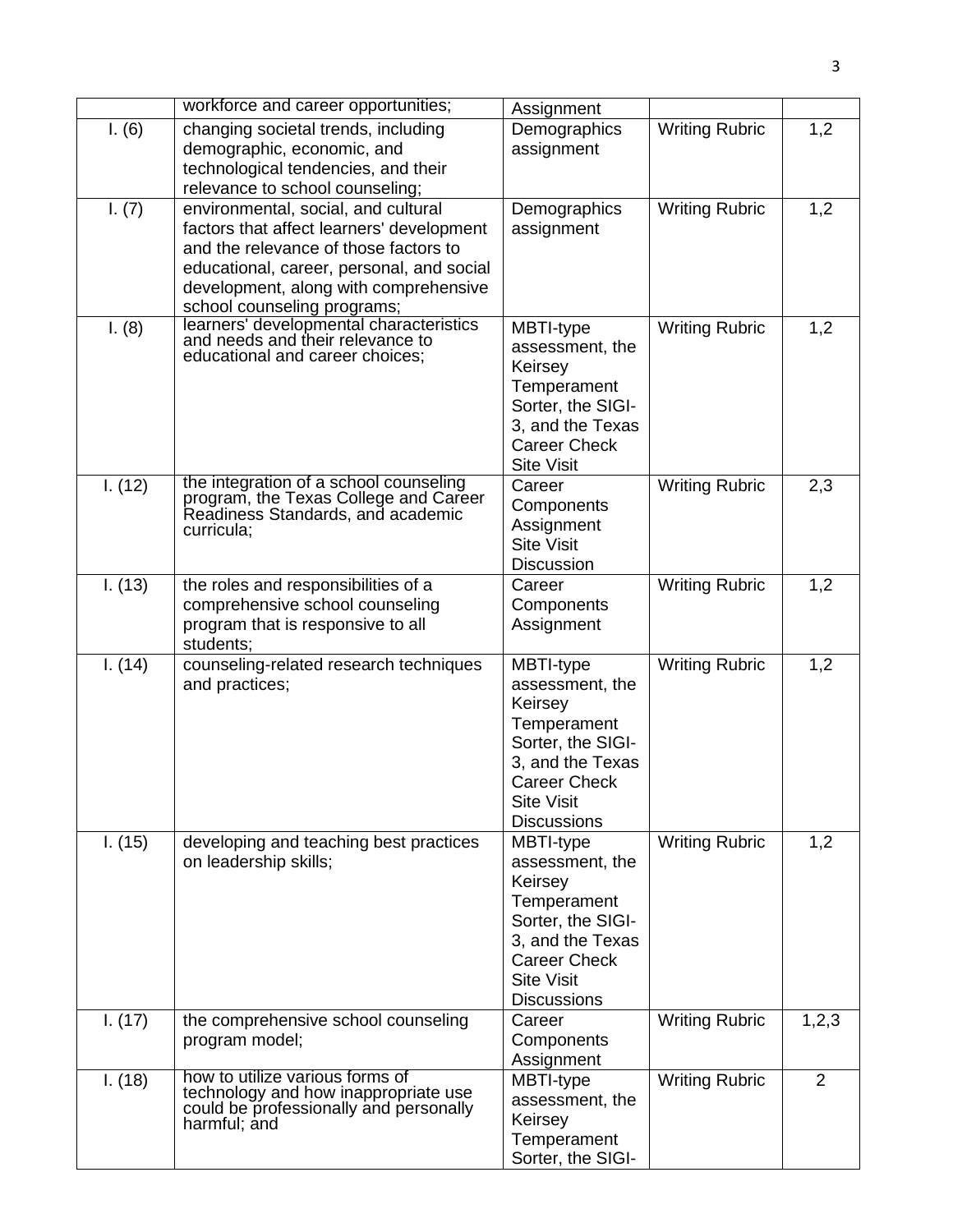|           |                                                                                                                                                                                                                        | 3, and the Texas<br><b>Career Check</b><br><b>Site Visit</b><br><b>Discussion</b>                                  |                       |         |
|-----------|------------------------------------------------------------------------------------------------------------------------------------------------------------------------------------------------------------------------|--------------------------------------------------------------------------------------------------------------------|-----------------------|---------|
| II. (1)   | develop processes and procedures for<br>planning, designing, implementing, and<br>evaluating The Texas Model for<br><b>Comprehensive School Counseling</b><br>Programs;                                                | Career<br>Components<br>Assignment                                                                                 | <b>Writing Rubric</b> | 1,2,3   |
| II. (2)   | provide a proactive, comprehensive,<br>developmental school counseling<br>program based on the needs of<br>students, as set forth in The Texas<br><b>Model for Comprehensive School</b><br><b>Counseling Programs;</b> | Career<br>Components<br>Assignment                                                                                 | <b>Writing Rubric</b> | 1,2,3   |
| II. (11)  | facilitate learners' ability to achieve their<br>potential by helping them set and attain<br>challenging educational, career,<br>personal, and social goals based on<br>various types of information;                  | Career<br>Components<br>Assignment                                                                                 | <b>Writing Rubric</b> | 1,2     |
| II. (13)  | use varied sources of information,<br>resources, and practices to counsel<br>students about postsecondary<br>opportunities and college and career<br>readiness.                                                        | <b>MBTI</b><br>Keirsey<br>Temperament<br>Sorter<br>SIGI-3<br>Career Check<br>Assessments and<br>discussions        | <b>Writing Rubric</b> | 1,2,3   |
| III. (1)  | collaborate with others in the school and<br>community to implement a guidance<br>curriculum that promotes learners'<br>development in all domains, including<br>cognitive, social, and emotional areas;               | <b>Site Visit</b>                                                                                                  | <b>Writing Rubric</b> | 2,3     |
| III. (2)  | facilitate learners' ability to achieve their<br>potential by helping them set and attain<br>challenging educational, career,<br>personal, and social goals based on<br>various types of information;                  | <b>MBTI</b><br>Keirsey<br>Temperament<br>Sorter<br>SIGI-3<br><b>Career Check</b><br>Assessments and<br>discussions | <b>Writing Rubric</b> | 1, 2, 3 |
| III. (3)  | use both preventive and intervening<br>strategies to address the concerns of<br>learners and to help them clarify<br>problems and situations, set goals,<br>explore options, and implement change;                     | <b>Site Visit</b><br><b>Discussion</b>                                                                             | <b>Writing Rubric</b> | 1,2,3   |
| III. (10) | increase public relations and awareness<br>through community outreach, such as<br>fundraising, grant writing, donations,<br>volunteerism, local businesses, and use<br>of public or guest speakers;                    | <b>Site Visit</b><br><b>Discussion</b>                                                                             | <b>Writing Rubric</b> | 2,3     |
| III. (11) | provide school-wide professional<br>development and parent workshops<br>throughout the school year;                                                                                                                    | Career<br>Components<br>Assignment                                                                                 | <b>Writing Rubric</b> | 2,3     |
| III. (12) | support participation in fair-share<br>responsibilities versus non-counseling<br>related duties;                                                                                                                       | <b>Site Visit</b><br><b>Discussion</b>                                                                             | <b>Writing Rubric</b> | 2,3     |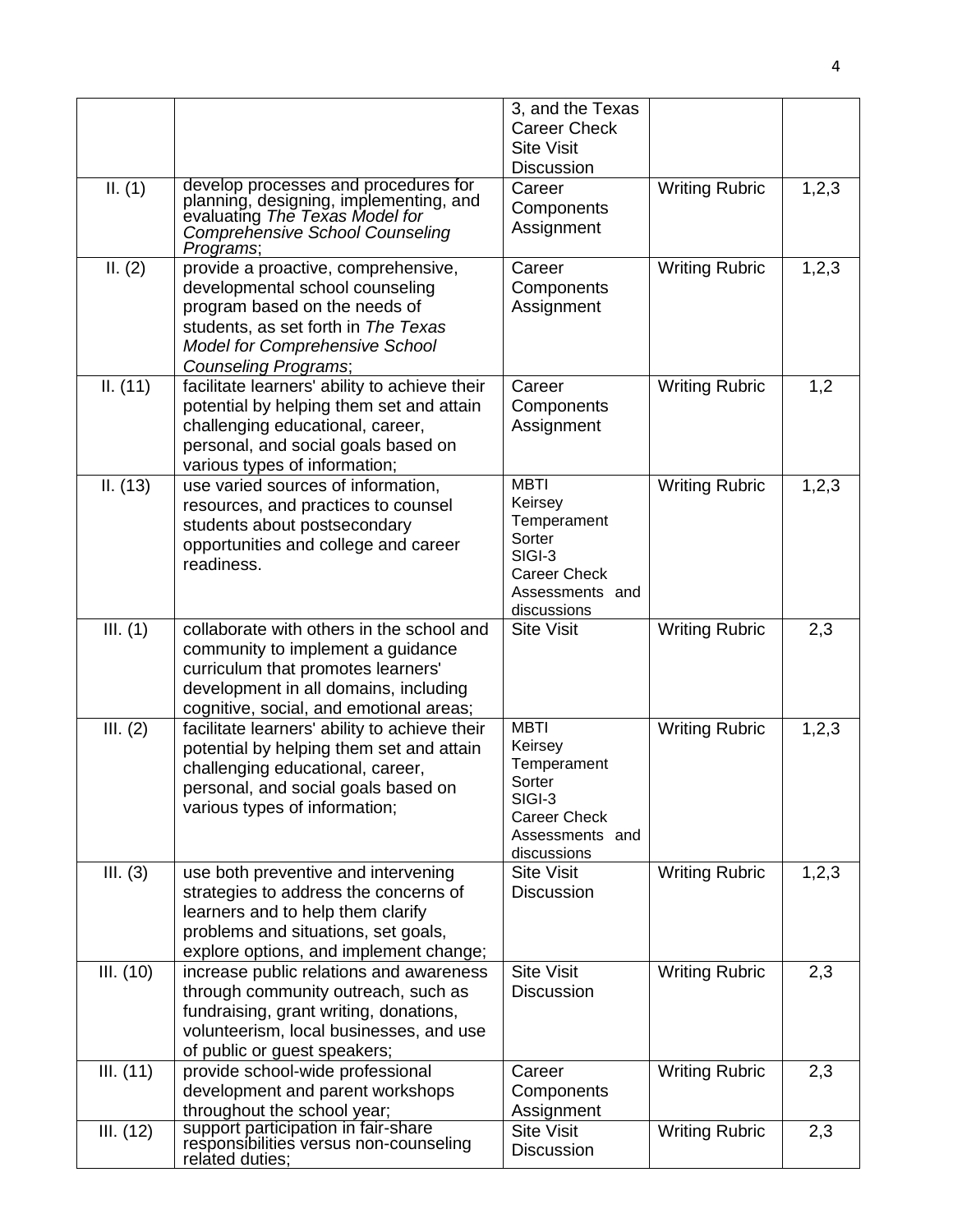| III. (13) | know district, state, and federal initiatives<br>that are to be reflected in a<br>comprehensive school counseling<br>program; and                                                                                                                            | <b>Site Visit</b><br>Code of Ethics<br><b>Discussions</b>                      | <b>Writing Rubric</b> | 2,3   |
|-----------|--------------------------------------------------------------------------------------------------------------------------------------------------------------------------------------------------------------------------------------------------------------|--------------------------------------------------------------------------------|-----------------------|-------|
| III. (14) | develop practices to promote learners'<br>knowledge about college and career<br>readiness processes necessary to<br>pursue postsecondary opportunities.                                                                                                      | Career<br>Components<br>Assignment                                             | <b>Writing Rubric</b> | 1,2,3 |
| IV. (9)   | increase students' awareness and<br>include their voices regarding<br>educational and individualized plans;<br>and                                                                                                                                           | Career<br>Components<br>Assignment                                             | <b>Writing Rubric</b> | 1,2,3 |
| IV. (10)  | ensure equitable access and exposure<br>to postsecondary opportunities and<br>college and career readiness information<br>and resources for students and<br>parents/guardians.                                                                               | Career<br>Components<br>Assignment                                             | <b>Writing Rubric</b> | 2,3   |
| V. (12)   | facilitate access to and use of school<br>and community information and<br>resources related to postsecondary<br>opportunities and college and career<br>readiness by learners,<br>parents/guardians, teachers,<br>administrators, and community<br>members. | Career<br>Components<br>Assignment<br>Career<br><b>Resources</b><br>Assignment | <b>Writing Rubric</b> | 2,3   |
| VI. (6)   | engage in continued professional<br>development experiences to learn and<br>apply concepts, skills, and practices<br>related to increasing college and career<br>readiness and promoting postsecondary<br>opportunities and preparation for all<br>learners. | Career<br>Components<br>Assignment                                             | <b>Writing Rubric</b> | 2,3   |

## **TExES COMPETENCIES**:

Student knowledge and application of the four domains and 10 competencies are required for students to successfully pass the TExES. In other words, the domains and competencies are test specific and will be addressed when students take the following test. In order to help students with this task, all school counseling students are required to spend six hours in the Certify Teacher school counseling practice test site. A minimum score of 85% must be made on each of the 10 competencies tested before Sul Ross State University can submit approval for the student to take the TExES.

TExES competencies addressed in this course are:

### **DOMAIN I—KNOWLEDGE OF LEARNERS**

**Competency 001 (Human Development and Learning):** Understand theories and processes of human development and learning as well as factors that influence development and learning.

**Competency 002 (Diversity and Cultural Competence):** Understand diversity issues and cultural competencies related to school counseling and environments that promote respect and affirmation for all students.

## **DOMAIN II—THE COMPREHENSIVE SCHOOL COUNSELING PROGRAM**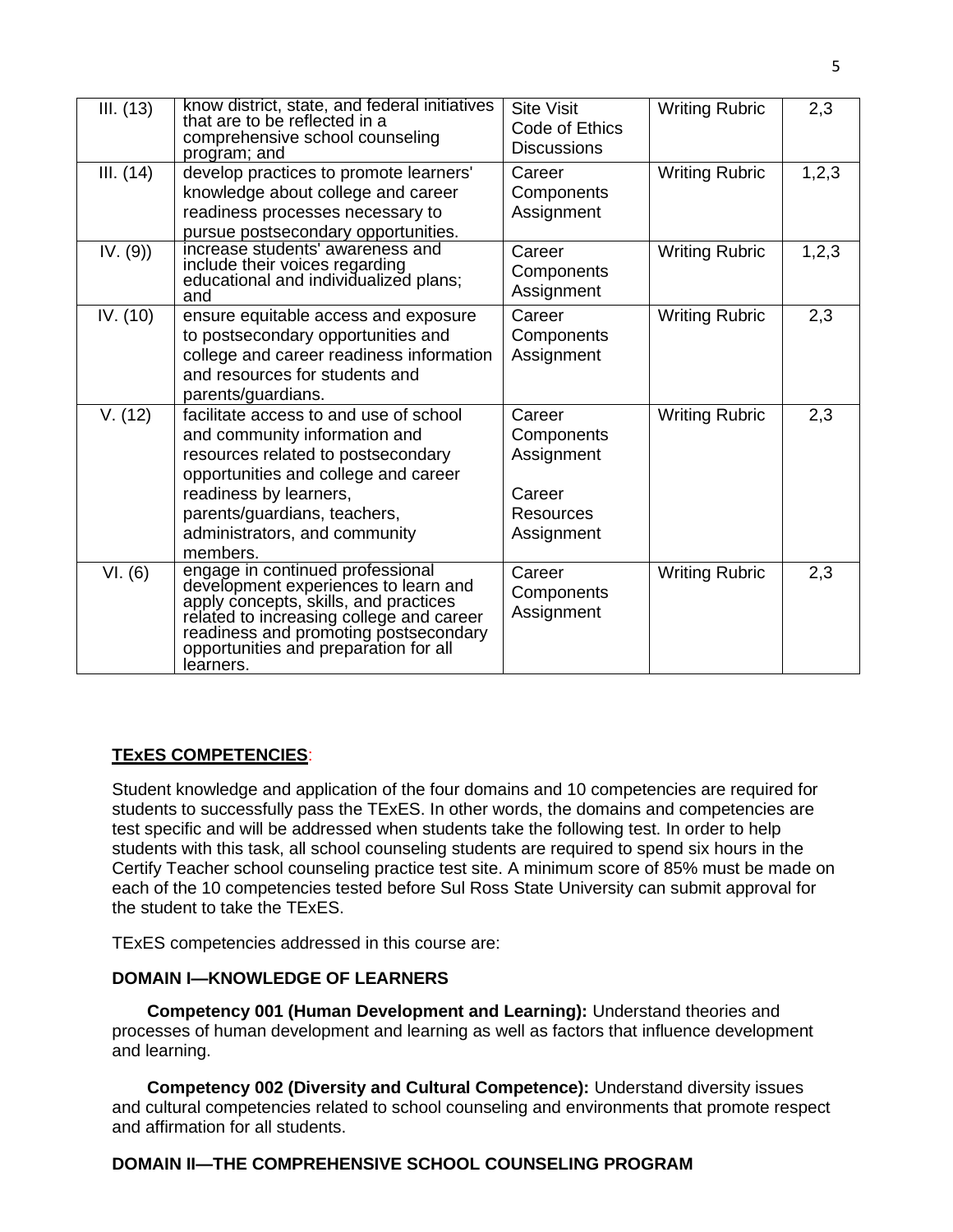**Competency 003 (Guidance):** Understand instructional practices and strategies for facilitating students' educational, career, personal, and social growth and development as articulated in The Texas Model for Comprehensive School Counseling Programs.

 **Competency 004 (Responsive Services):** Understand techniques for designing supports and interventions to address the needs, concerns, and challenges affecting students' continued educational, career, personal, and social development.

**Competency 005 (Individual Planning):** Understand techniques and strategies for guiding students in planning, monitoring, and managing their individual educational, career, personal, and social development.

**Competency 006 (Systems Support):** Understand procedures, processes, and strategies for providing systems support.

**Competency 007 (Program Management):** Understand the foundational components of and procedures for developing, implementing, and evaluating the comprehensive school counseling program.

### **DOMAIN III—THE PROFESSIONAL SCHOOL COUNSELOR**

**Competency 008 (Communication, Consultation, and Collaboration):** Understand practices and strategies for effective communication, consultation, and collaboration within the school and community.

**Competency 009 (Professional Practice):** Understand the roles, responsibilities, and orientation of the professional school counselor and legal and ethical standards of practice in school counseling.

#### **DOMAIN IV—ANALYSIS AND RESPONSE**

**Competency 010 (Analysis and Response):** In a written response, analyze and interpret qualitative and quantitative data to identify a given student's strengths and needs and design an effective intervention.

| <b>Domain</b><br><b>Competency</b>       | <b>Description</b>                                                                                                                                                                                                                                     | <b>Assignment</b>              | <b>Assessment</b>  | <b>SLO</b> |
|------------------------------------------|--------------------------------------------------------------------------------------------------------------------------------------------------------------------------------------------------------------------------------------------------------|--------------------------------|--------------------|------------|
| II. 003<br>Guidance                      | Understand instructional practices and<br>strategies for facilitating students'<br>educational, career, personal, and<br>social growth and development as<br>articulated in The Texas Model for<br><b>Comprehensive School Counseling</b><br>Programs. | Develop<br>Guidance<br>Program | Certify<br>Teacher | 1, 2, 3    |
| II. 004<br>Responsive<br><b>Services</b> | Understand techniques for designing<br>supports and interventions to address<br>the needs, concerns, and challenges<br>affecting students' continued<br>educational, career, personal, and<br>social development.                                      | Develop<br>Guidance<br>Program | Certify<br>Teacher | 1,2,3      |
| II. 005<br>Individual<br>Planning        | Understand techniques and<br>strategies for guiding students in<br>planning, monitoring, and managing<br>their individual educational, career,<br>personal, and social development.                                                                    | Develop<br>Guidance<br>Program | Certify<br>Teacher | 1, 2, 3    |
| II. 006                                  | Understand procedures, processes, and                                                                                                                                                                                                                  | Develop                        | Certify            | 1,2,3      |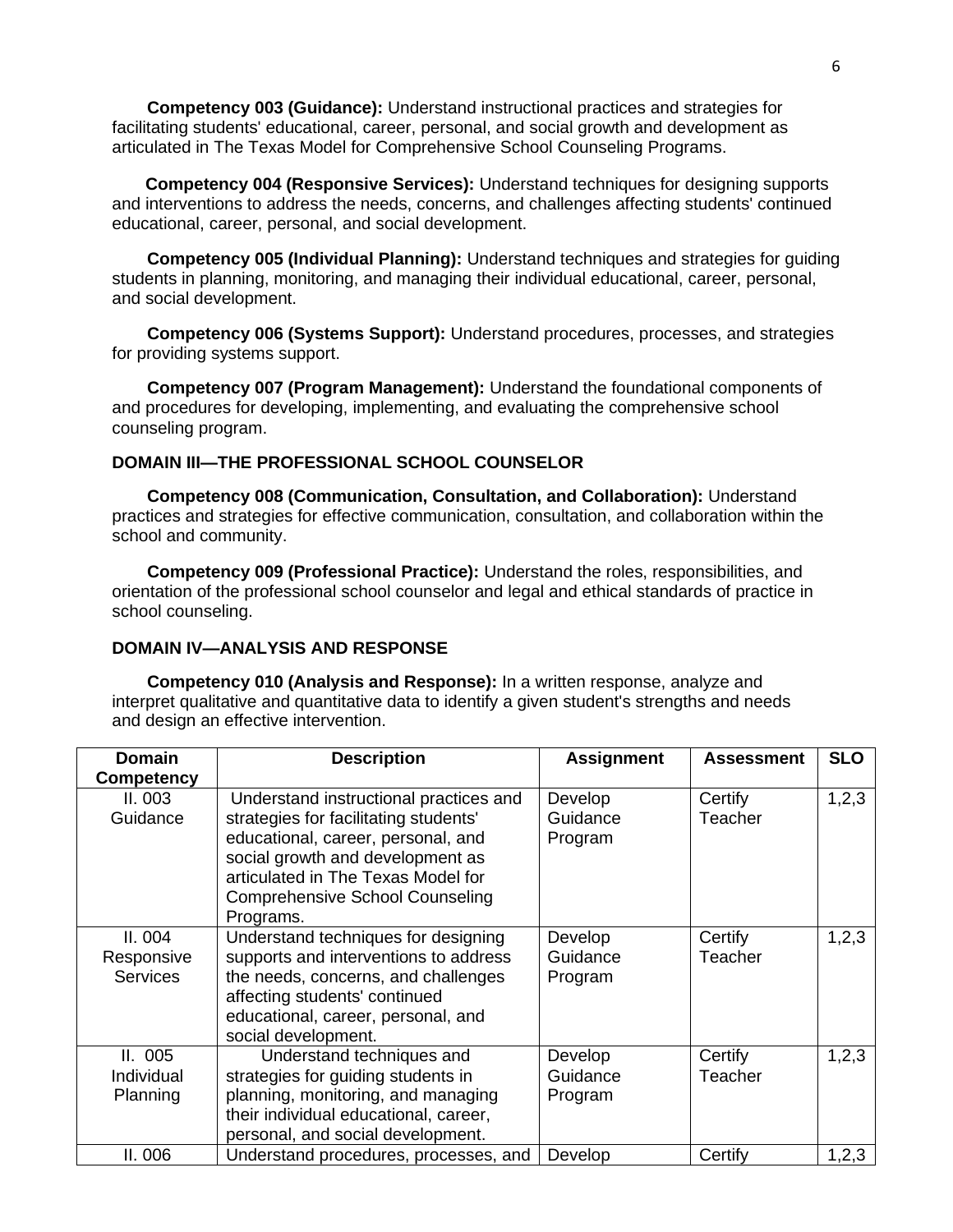| <b>Domain</b><br><b>Competency</b>                                         | <b>Description</b>                                                                                                                                                         | <b>Assignment</b>              | <b>Assessment</b>  | <b>SLO</b> |
|----------------------------------------------------------------------------|----------------------------------------------------------------------------------------------------------------------------------------------------------------------------|--------------------------------|--------------------|------------|
| <b>System Support</b>                                                      | strategies for providing systems<br>support.                                                                                                                               | Guidance<br>Program            | Teacher            |            |
| <b>III. 008</b><br>Communication,<br>Consultation,<br>and<br>Collaboration | Understand practices and<br>strategies for effective<br>communication, consultation, and<br>collaboration within the school and<br>community.                              | Develop<br>Guidance<br>Program | Certify<br>Teacher | 2,3        |
| III. 009<br>Professional<br>Practice                                       | Understand the roles,<br>responsibilities, and orientation of the<br>professional school counselor and<br>legal and ethical standards of practice<br>in school counseling. | Develop<br>Guidance<br>Program | Certify<br>Teacher | 2,3        |

## **COURSE OBJECTIVES:**

The student will be able to:

- 1. Explain the foundations of career development including appropriate definitions; the theories of career choice; and factors that influence the career decision-making process.
- 2. Explain causes of occupational trends as they affect the world of work; and the classification systems used to describe the world of work.
- 3. Find, explain, and distribute information about the world of work.
- 4. Explain how the career development process is manipulated at various levels of educational growth.
- 5. Demonstrate knowledge of the career development procedures as concerns testing, evaluation, career counseling, job preparation, and job placement.
- 6. Relate the career counselor's opportunities outside the educational field and the trends and issues concerning career information, counseling, and development.
- 7. Correlate appropriate TExES Standards/ExCET Competencies and Learner-Centered Proficiencies to the activities of this course.

## **STUDENT LEARNING OUTCOMES:**

The student will be able to:

- 1. Demonstrate their ability to apply within guidance and counseling, their knowledge of human development, diversity, and factors that affect client's ability to achieve their potential
- 2. Demonstrate their ability to plan, implement, and evaluate a developmental counseling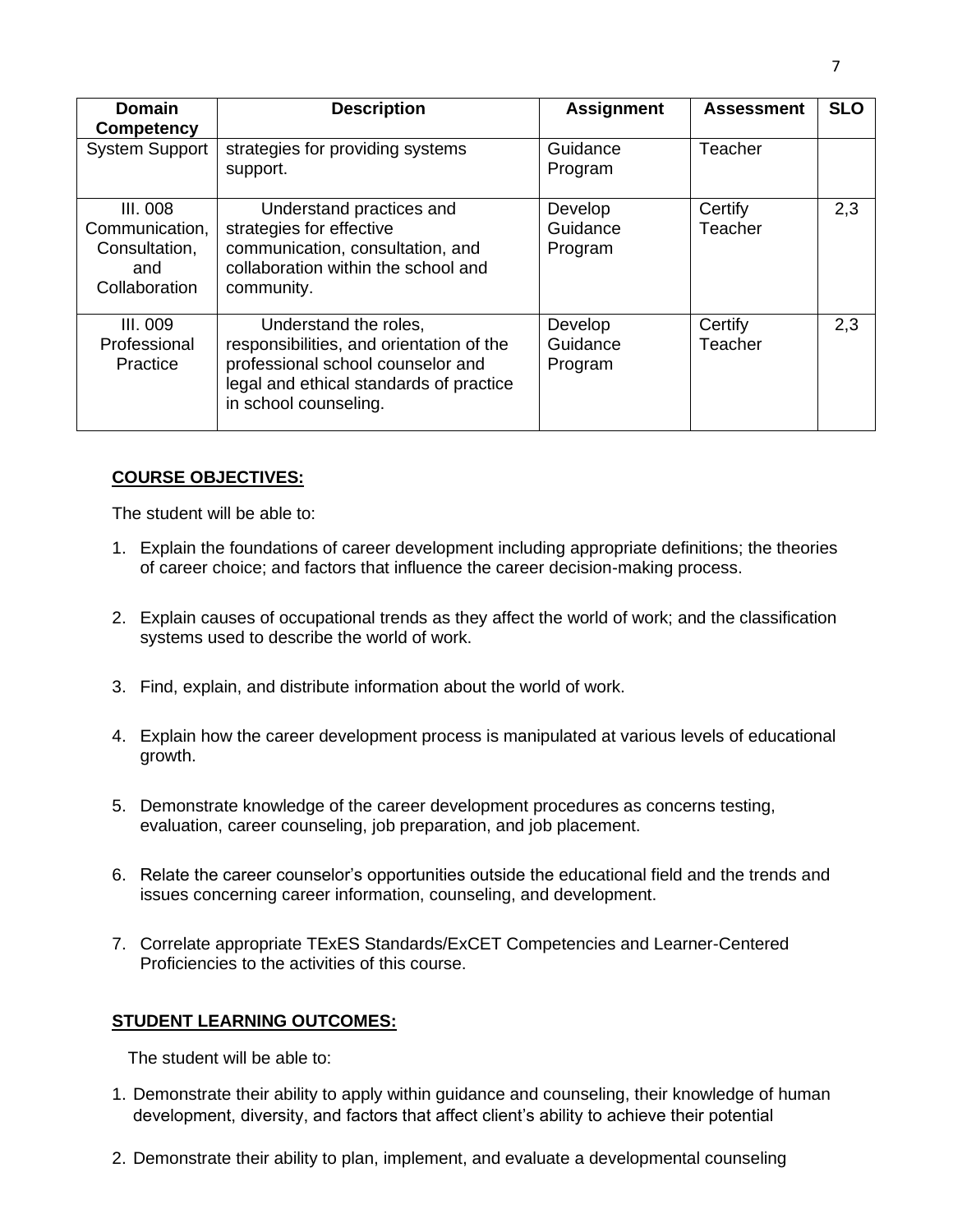program, this program will incorporate assessment, as well as individual and group counseling services utilizing appropriate theoretical frameworks, techniques, and interventions to address personal, interpersonal/social, and educational needs.

3. Demonstrate the ability to communicate and collaborate effectively with others in diverse settings, including the community in order to facilitate client success, and will demonstrate the ability to apply ethical, legal, and professional standards.

### **COUNSELOR EDUCATION MARKETABLE SKILLS:**

- 1. Graduates will demonstrate oral and written communication skills to apply in careers related to mental and behavioral health including school counseling.
- 2. Graduates will demonstrate knowledge of ethics, social justice issues, and multicultural concerns to apply in careers related to mental and behavioral health including school counseling.
- 3. Graduates will demonstrate knowledge of human growth development throughout the lifespan to apply in careers related to mental and behavioral health including school counseling.

### **DISTANT LEARNING STATEMENT:**

Students enrolled in distance education courses have equal access to the university's academic support services, such as Smarthinking, library resources, such as online databases, and instructional technology support. For more information about accessing these resources, visit the SRSU website. Students should correspond using Sul Ross email accounts and submit online assignments through Blackboard, which requires secure login information to verify students' identities and to protect students' information. The procedures for filing a student complaint are included in the student handbook. Students enrolled in distance education courses at Sul Ross are expected to adhere to all policies pertaining to academic honesty and appropriate student conduct, as described in the student handbook. Students in web-based courses must maintain appropriate equipment and software, according to the needs and requirements of the course, as outlined on the SRSU website.

\*You may access the "Online Participation Policy" forum by entering Blackboard, then selecting Discussion Board. Please follow the directions regarding your required response.

#### **TECHNOLOGICAL ASSISTANCE:**

Students, refer to the information posted on the main Blackboard login page for information regarding Blackboard Support Staff assistance with technological difficulties. The Help Desk is also available to students 24 hours a day, 7 days a week and may be accessed by phoning 888- 691-5071.

#### **SMARTTHINKING:**

With Blackboard, you will note two tabs on the left, a Smarthinking Handbook tab and a Smarthinking tab. Sul Ross State University is providing this writing tutorial program, free of charge, to currently enrolled students. Smarthinking is a proven, excellent writing tutorial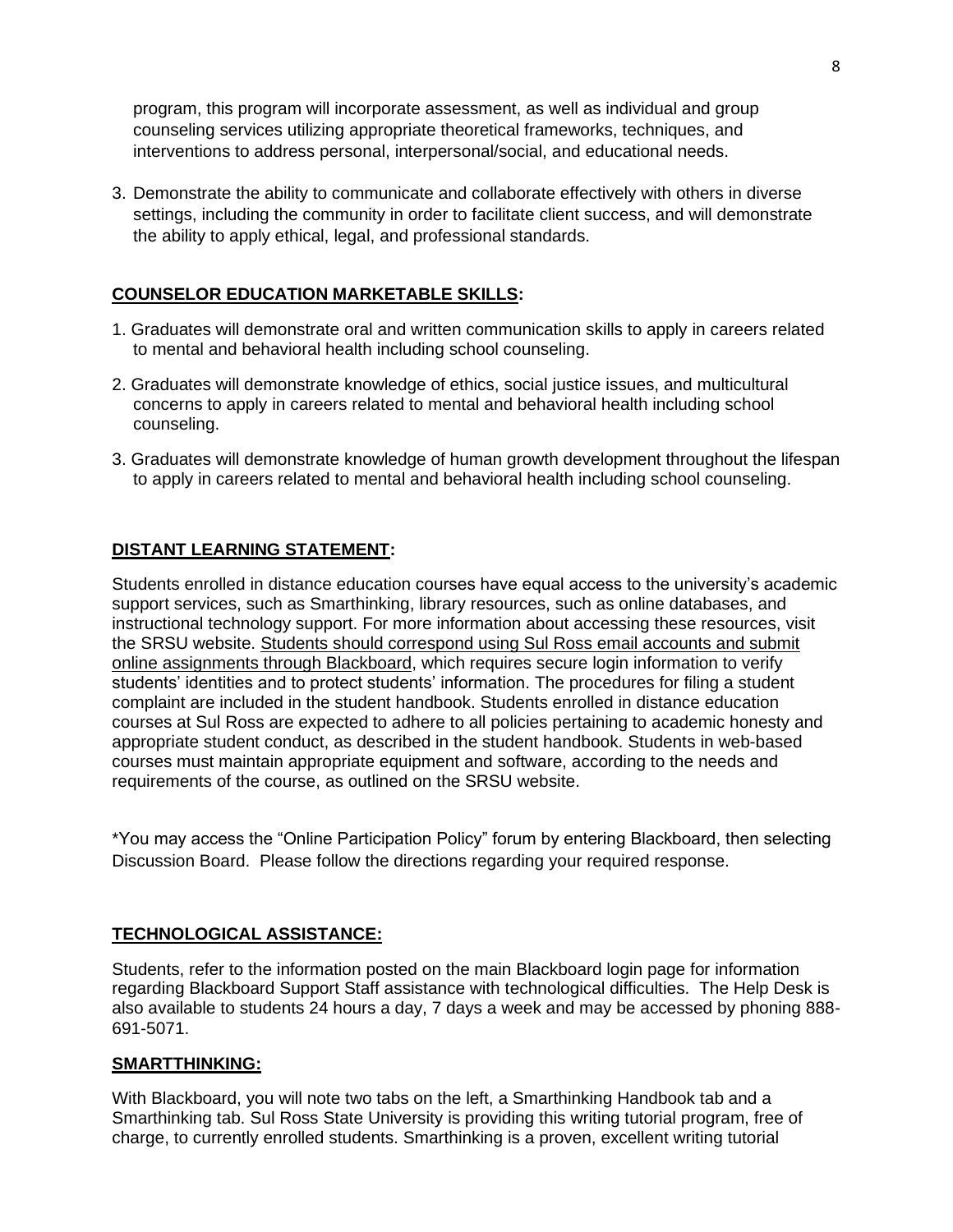program and user friendly. When you are ready to submit your draft paper to Smarthinking, you may do so through the Smarthinking tab.

This service does not detect plagiarism; you will still need to use SafeAssign for similarity detection. The Smarthinking Writing Center is designed to assist secondary, post-secondary, and graduate students become stronger writers. Students receive a detailed, personalized critique of any written assignment, such as an essay, paragraph, report, or creative work. When applicable, students can select specialists such as ESL, Technical Writing, or Creative Writing experts. Students can submit writing 24 hours a day, seven days a week.

# **ACADEMIC INTEGRITY:**

Students in this class are required to demonstrate scholarly behavior and academic honesty in the use of intellectual property. A scholar is expected to be timely, prepared, and focused. Meaningful, respectful, and pertinent online participation is also expected.

Examples of academic dishonesty include but are not limited to: submitting work as original that was used in whole or part for another course and/or professor; turning in another person's work as one's own; copying from professional works or internet sites without citation.

# **SAFE ASSIGN:**

The Safe Assignment Tool is an advanced plagiarism prevention system deeply integrated with the Blackboard Learning Management System. SafeAssignment compares student papers submitted to Blackboard against an enormous wide range of sources and provides instructors with detailed Originality Reports. Because of SafeAssignment's flexibility, this product is an effective plagiarism prevention system that helps instructors to raise student awareness about plagiarism and to educate students about the ways to avoid plagiarism. You can check your similarity report and make corrections if needed. With your similarity report, you will note highlighted areas that have similarity noted between your paper and another source. You will click on the tab within the colored square to see the percentage of the similarity. Percentages above 10% must be corrected. It does not matter if the source that is being noted for similarity is not the same source that you used. The system is telling you what you have written is too similar to another source and you need to make corrections. You may need to change up some of the wording or order of information to make it your information. More than three or four words in a row that are identical to the originating author can be detected. You can submit your paper as many times as you would like. This system is designed to assist students with increasing awareness of plagiarism. Typically, plagiarism is an accidental occurrence and occurs when students do not realize their writing is overly similar to another source.

## **ADA (Americans with Disabilities Act)**

## **SRSU DISABILITY SERVICES:**

Sul Ross State University (SRSU) is committed to equal access in compliance with Americans with Disabilities Act of 1973. It is SRSU policy to provide reasonable accommodations to students with documented disabilities. It is the Student's responsibility to initiate a request. Please contact me, Ms. Rebecca Greathouse Wren, M.Ed., LPC-S, Director/Counselor, Accessibility Services Coordinator, Ferguson Hall (Suite 112) at 432.837.8203; mailing address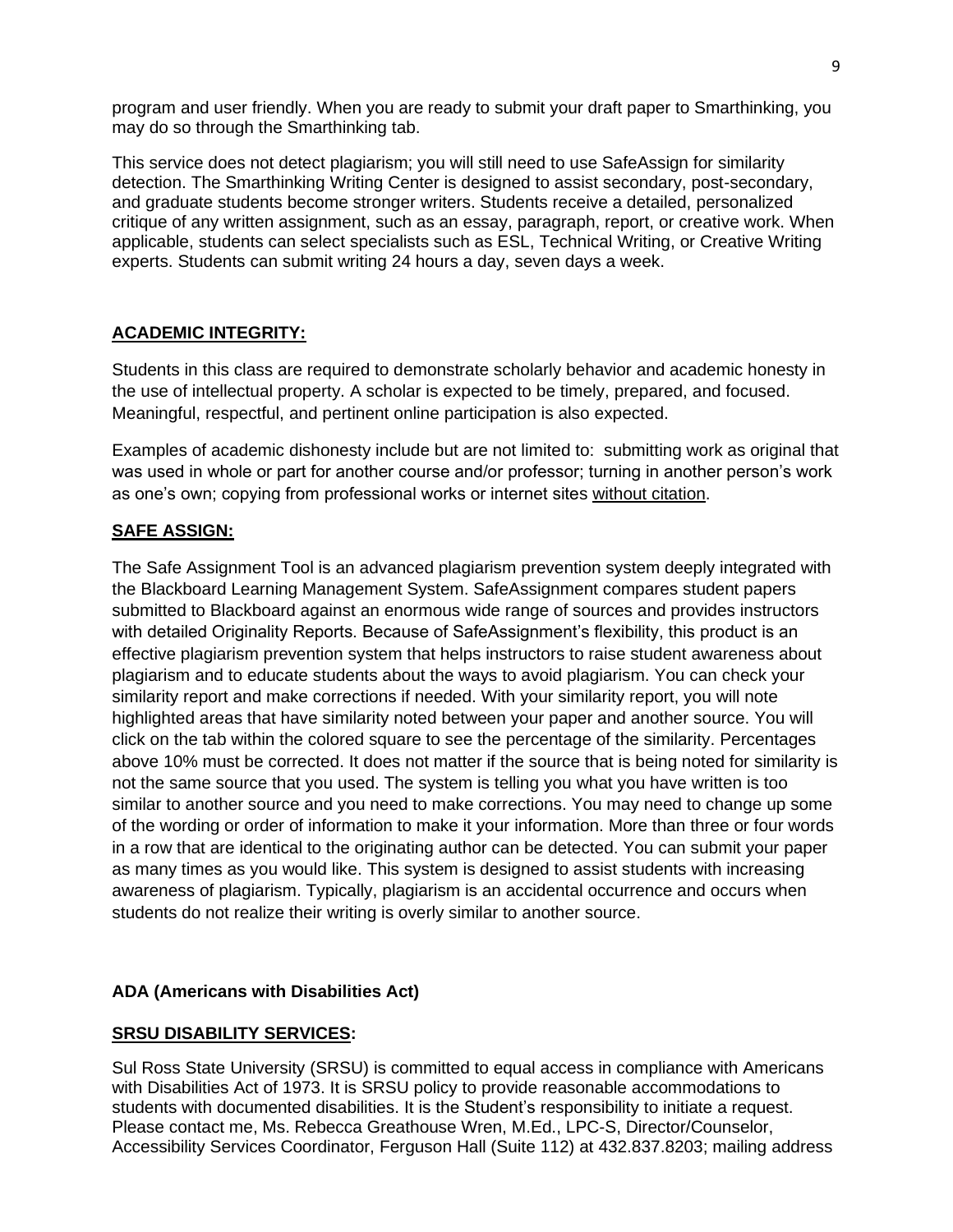is P.O. Box C-122, Sul Ross State University, Alpine, Texas 79832. Students should then contact the instructor as soon as possible to initiate the recommended accommodations.

# **PARTICIPATION POLICY:**

Since ED 5313 is an online course, participation will be evaluated in Blackboard online discussions. It is the student's responsibility to check the Discussion Board and Sul Ross email *DAILY* for the duration of the course. In order for you to remain enrolled in ED 5313 you must reply to the Blackboard Discussion Board "Online Participation Policy" forum by the deadline posted on the Due Dates listing contained in this syllabus. It is policy at Sul Ross State University that if a student is enrolled in an online course and fails to stay active for a period of 3 weeks, fails to submit assignments, and/or does not reply to emails from the instructor, he/she will receive a final grade of "F." You may access the "Online Participation Policy" forum by entering Blackboard, then selecting Discussion Board. Please follow the directions regarding your required response.

# **COURSE REQUIREMENTS:**

### **Assigned Reading**

See the attached Due Date Schedule for assigned readings. Complete reading assignments and study the material PRIOR to the due date.

#### **Class Participation**

Appropriate participation in discussions and activities on the Discussion Board will be an integral part of the learning process; respectful and professional conduct in this venue is expected.

#### **Assignments**

**NOTE: LATE ASSIGNMENTS WILL NOT BE ACCEPTED. All assignments are submitted on Blackboard only; those assignments submitted after the deadlines on the attached Due Dates Schedule will receive no credit.**

**Career Counseling Program:** Students will work individually to develop a career counseling program appropriate to a specific public school setting in which the student will be working. This program is a major emphasis in this course. The program should be professionally written. A guideline for the program is available in the Assignments area of Blackboard, as well on the Blackboard Lectures, specifically on the "Course Overview" lecture. Click on the Lectures button to find the "Course Overview" lecture. Attached at the top of that lecture are the instruction documents. (Download and print "School Counselors-Writing the Program".

*ALL PROGRAMS MUST FOLLOW THE INSTRUCTIONS AND INCLUDE ALL SPECIFIED SECTIONS TO RECEIVE FULL CREDIT. Note the due date on the attached Due Date Schedule.* **Assignments submitted after the deadline will receive NO CREDIT.**

## **Site Visit and Presentation:**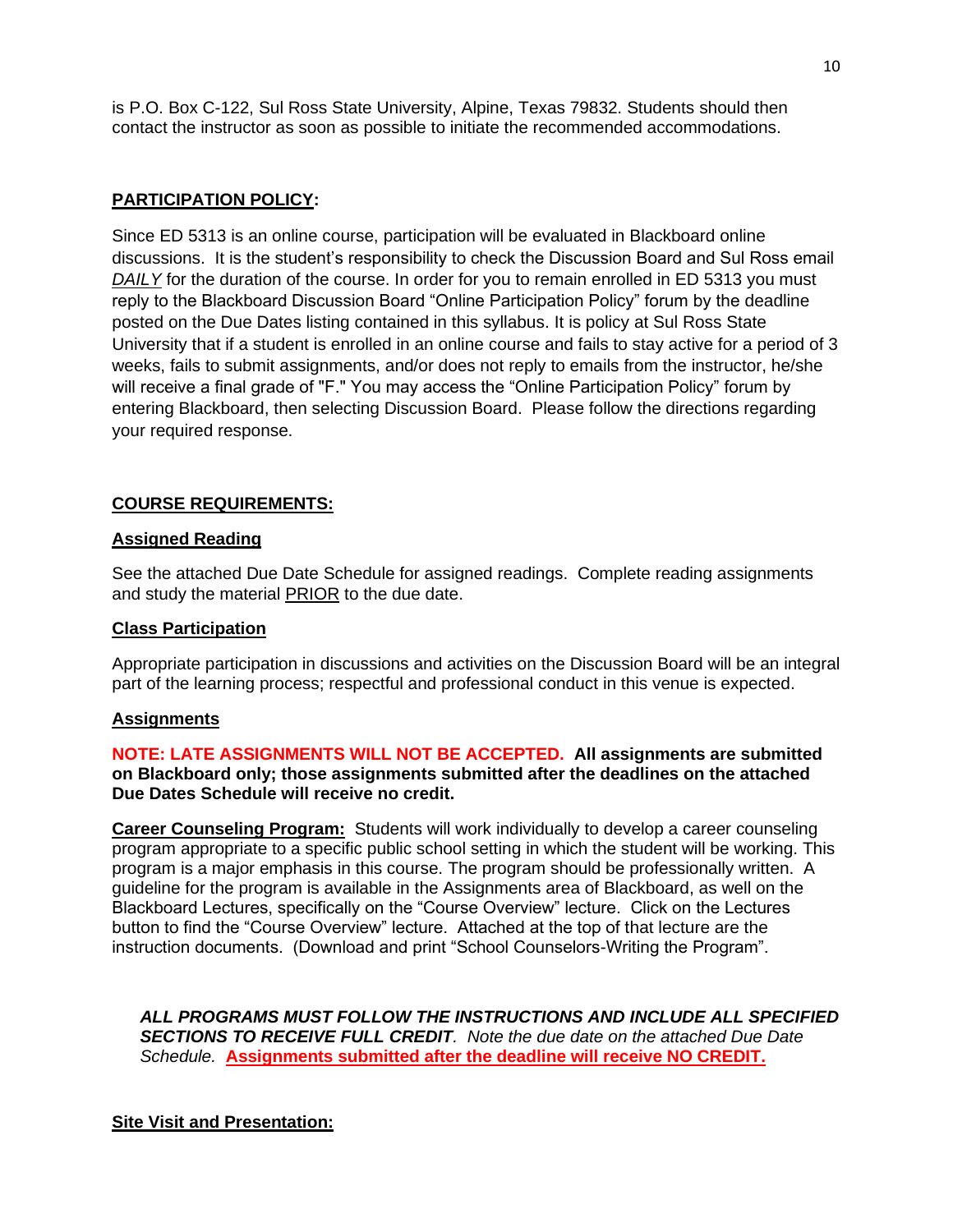Select a university/college or agency which offers or includes career or vocational counseling in its programming for its clientele. A set of questions for the visit will be found on the Discussion Board "Site Visit" Forum on Blackboard. After completing the visit, post your report about your visit on the Site Visit Discussion Board Forum; use the site visit questions as the format. Copy each question and record your response. You are also required to provide feedback to one other student whose site visit information was helpful or interesting. Note the due date in the **Syllabus** 

### **Discussion Board Assessments:**

In addition to the Site Visit assignment, there are four Assessment Discussion Board assignments and once Code of Ethics discussion. They are the MBTI-type assessment, the Keirsey Temperament Sorter, the SIGI-3, and the Texas Career Check. You may find these on the following forums on the Discussion Board: the MBTI Forum, the Keirsey Temperament Sorter Forum, the SIGI-3 Forum, Texas Career Check Forum, and the NCAA Code of Ethics Forum. You will take these four online assessments and report your results/impressions on the appropriate discussion board forum. Follow the instructions on each of the five forums. Note the due dates for each of these assignments in the Syllabus.

#### **Exams.**

Refer to the Due Dates Schedule at the end of this syllabus for the Exams. There are four major exams. Exams will be open to take at the beginning of the semester and will close on the due dates. The exams are taken and scored online, and are in multiple choice formats. Access the Exams by clicking on the Exams button on the main course page. Before you take the tests, make certain to click on the Lectures button and download and print the Power Points and the Study Outline. These will assist you in your reading and in preparing for the tests. You will not pass these exams without proper preparation. There will be no retakes.

## **EVALUATION/GRADING POLICY:**

Note: Grades are earned based on the quality of the work completed. **Assignments submitted after due dates will receive no credit.** Grades of **Incomplete (I)** are not given in the Professional Studies Division of Sul Ross State University *except* in the *most extreme*  situations.

A grade of "A" will not be given in this course unless the student's writing reflects graduate level quality and the written career program is superior. See the writing rubric at the end of the syllabus.

**FINAL GRADING: A=100-91% B=90-81% C=80-71% F=70-0%**

- 45% **Career Program**
- 15% **Site Visit Report**
- 25% **Exams**
- 15% **Discussion Board: Four Assessments and**

 **The NCDA Code of Ethics**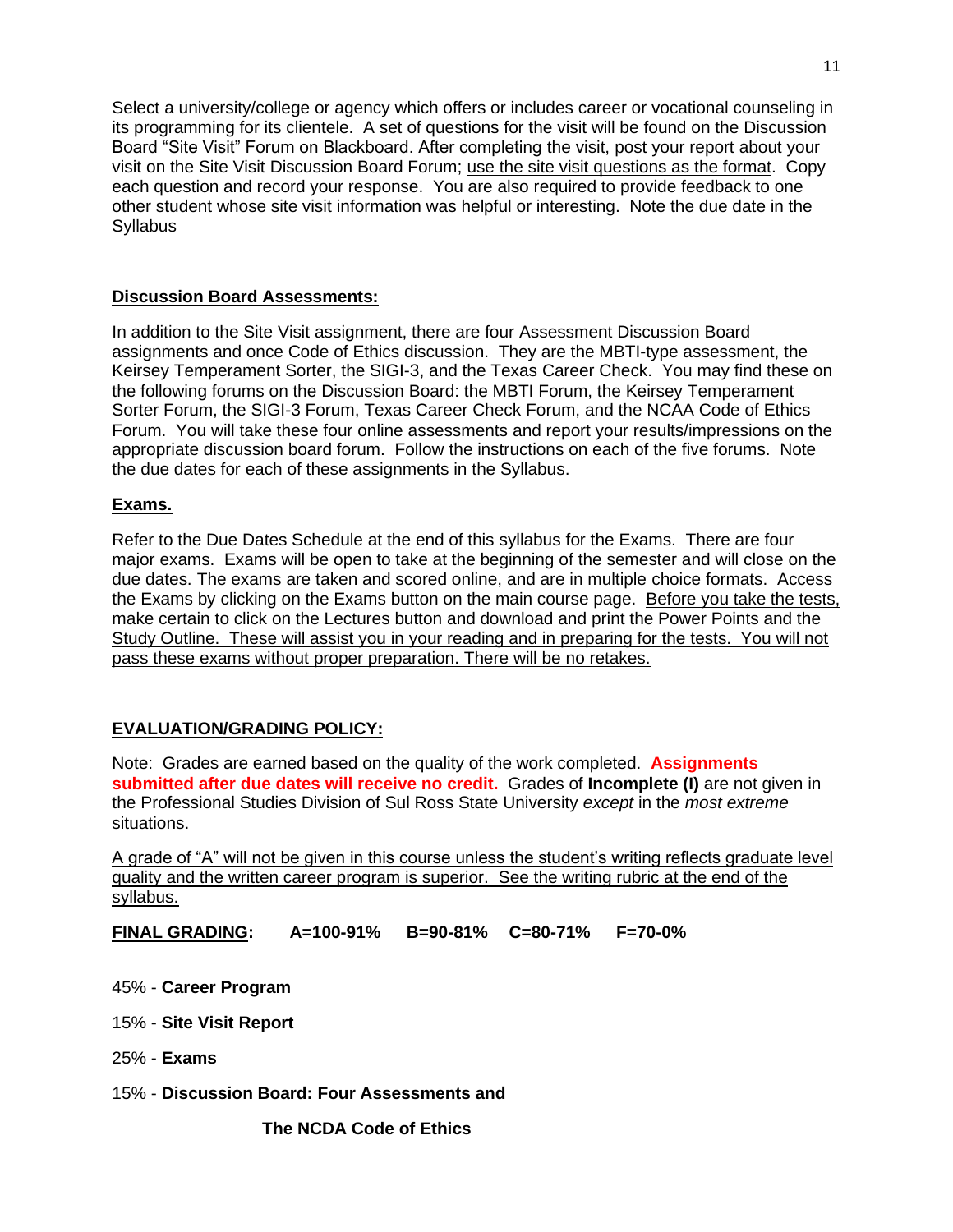| <b>Career Program: Introduction to the Career Program</b> | 10 points |
|-----------------------------------------------------------|-----------|
| Philosophy of Career Counseling                           | 15 points |
| Demographics                                              | 15 points |
| <b>Four Components</b>                                    | 40 points |
| <b>Budget</b>                                             | 10 points |
| Resources/Referrals                                       | 10 points |

**NOTE:** Graduate students must maintain a 3.0 GPA to remain in good standing.

Grades of **Incomplete (I)** are not given in the Professional Studies Division of Sul Ross State University *except* in the *most extreme* situations.

A grade of "C" will result in the student retaking the course.

All written assignments including those in discussion board must follow the writing style found in the most current edition of the American Psychological Association Publication Manual (APA Manual). See *American Psychological Association Publication Manual* (6th ed.)<http://www.apastyle.org/stylehelper/>

When you utilize excerpts of materials from existing career programs, from those websites/resources provided you, or from those you find through research, you must cite the source in the body of your paper and include a reference entry at the conclusion of your document.

All Papers should follow APA Style. Papers should have one-inch margins, 12-point type, and double line spacing. A running head (see page 41 of the APA manual for directions and an examples) should be used with each submission saying, '*School Counseling and Guidance'.* Number all pages in the upper right-hand side (do not restart with page one with each new assignment, but continue numbering from the previous assignment); edit for English usage, grammar, and style. Papers with multiple errors may not be accepted or will receive a reduction in grade. An emphasis in this course is writing in a manner to demonstrate your professionalism and scholarship.

## **RESOURCES/REQUIRED WEBSITES:**

**Students, access the following websites for inclusion in your Career Program. You may also access this list of Websites on Blackboard via the Websites button.** *I will expect to see a number of these reflected in your objectives/activities, where they are developmentally appropriate for your client population.* **Include correct citations and Reference entries for each website included in your Career Program. Human service counselors, some of these sites may not be appropriate for your client population; this is dependent on their developmental stages and life situations. Certain of the sites, like the Texas Workforce Commission sites, and those sites with career cluster information are generally applicable. The final four listings are the links for the online assessments to be accessed via the Discussion Board The MBTI-type Assessment, The Keirsey Temperament Sorter, the SIGI-3, and the Texas Career Check. These were mentioned previously on this syllabus in your Discussion Board Assessments Assignment.**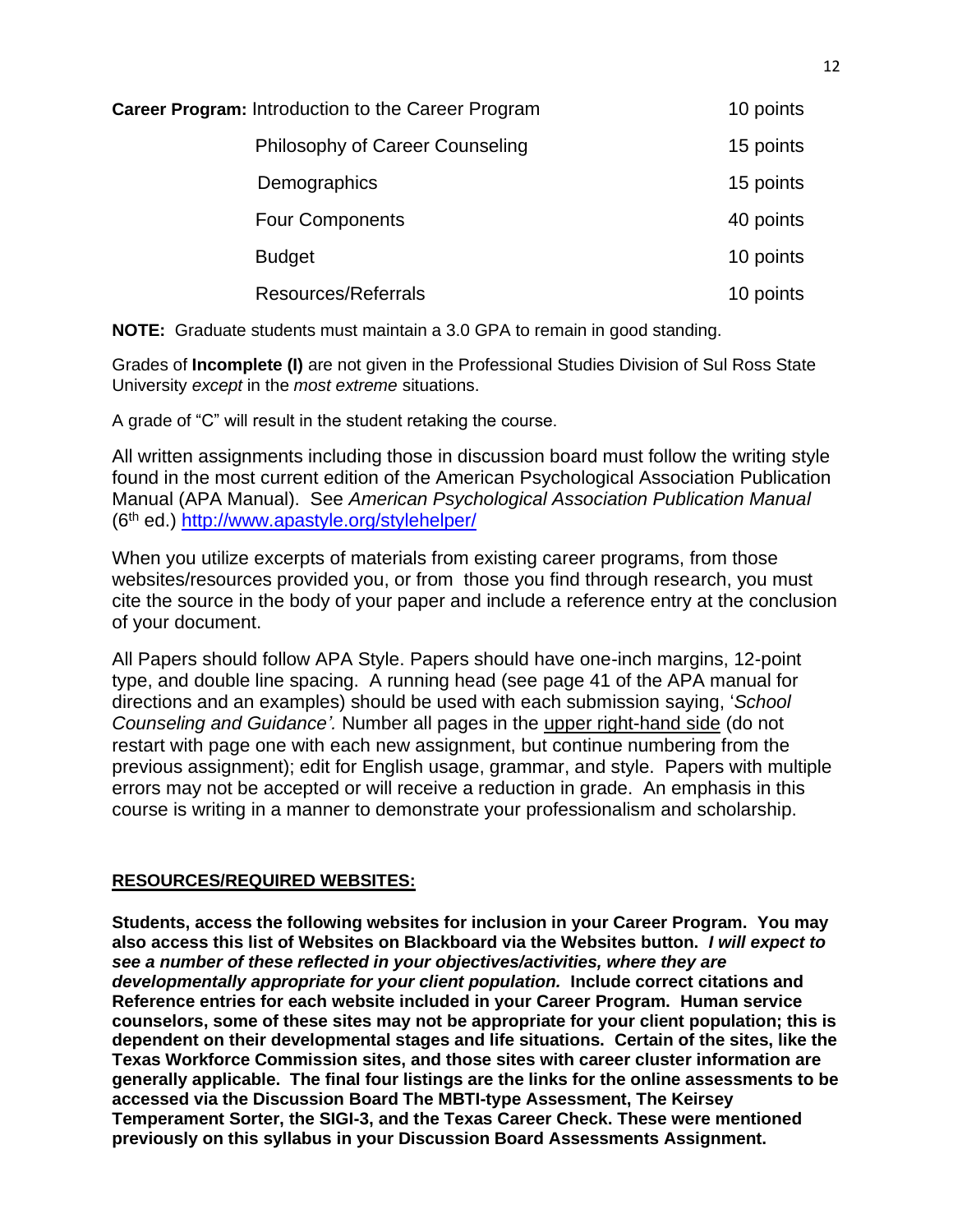Requirement for ALL SCHOOL COUNSELING STUDENTS: become very familiar with **Achieve Texas**!!! We are **required** by the TEA to address all the career clusters in our career programs in the public schools.

<https://www.txcte.org/binder/career-cluster-pages>This link will take you to the Achieve Texas programs of study and career clusters! Become very familiar with this material, and build it into your school counseling career program! It is a requirement!!!

<https://www.studyguidezone.com/explore.htm> This is the EXPLORE offered through ACT. ACT Explore is designed to help 8th and 9th graders explore a broad range of options for their future. It prepares students not only for their high school coursework but for their post–high school choices as well. Examine it; you might choose to use this program for your career program.

<https://www.powerscore.com/act/help/understanding-the-plan-test.cfm> This is the PLAN offered through the ACT. ACT Plan helps 10th graders build a solid foundation for future academic and career success and provides information needed to address school districts' high-priority issues. It is a comprehensive guidance resource that helps students measure their current academic development, explore career/training options, and make plans for the remaining years of high school and beyond.

Whether students are college-bound or plan to enter the workforce directly after high school, ACT Plan can help all students.

#### [http://www.act.org/content/act/en/products-and-services/workkeys-for-](http://www.act.org/content/act/en/products-and-services/workkeys-for-employers/assessments.html)

[employers/assessments.html](http://www.act.org/content/act/en/products-and-services/workkeys-for-employers/assessments.html) ACT Work Keys and Key Train. KeyTrain is the complete interactive learning tool for career readiness skills. At its foundation is a targeted curriculum written specifically to help people master the applied workplace skills as defined by the WorkKeys<sup>®</sup> system. This core curriculum is complemented by diagnostic tools, soft skills curriculum, and a powerful reporting system to form a robust career readiness learning system. Career Ready 101™ is the ACT comprehensive career training course that helps you design a program based on your resources. It is an integrated approach to exploring careers and their skill requirements, building workplace skills using KeyTrain remediation, and creating life literacy with such skills as financial awareness and job searching. With its flexible online or instructorled options, Career Ready 101 is a powerful way to set up learners for success in all areas of career readiness.

<http://www.texascaresonline.com/wowmenu.asp> This is Texas CARES, a very helpful career tool offered through the State of Texas, Texas Workforce Commission. It includes selfassessments, career cluster information, occupation information, etc.

<https://twc.texas.gov/students>This is offered through the Texas Workforce Commission. There are links on this site to career programs and resources. Labor Market and Career Information (LMCI) is a department of the Texas Workforce Commission within the External Relations Division. Their mission is to improve the way Texans make career and educational decisions by providing useful and reliable information about careers, educational training options and jobs.

<http://www.actstudent.org/college/>This is the ACT "Why Go to College?" site. It is a very helpful tool to assist with college planning! There are resources there for students and their families.

<http://www.actstudent.org/testprep/> This is the online ACT online Prep tool. This is very helpful for students!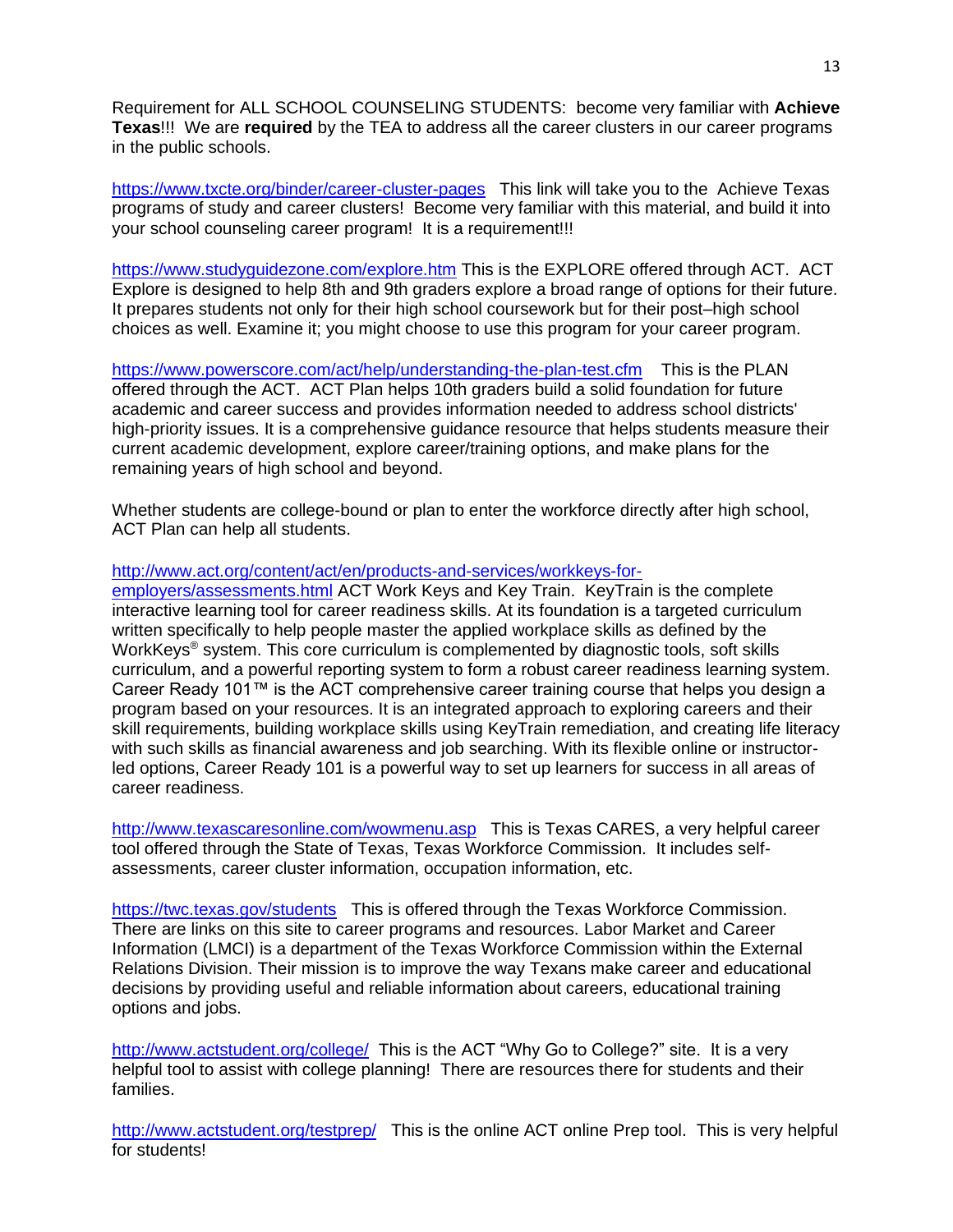For children: Career Town at [www.vacareerview.org](http://www.vacareerview.org/) (scroll down to select "Career Town" at the bottom of the screen). This is an excellent resource for children. For those of you who are working with elementary school students, get online and research some other available, developmentally appropriate software programs!

For K-12 from the Bureau of Labor Statistics, Exploring Career Information at <http://www.bls.gov/k12>

<https://web3.ncaa.org/ecwr3/> <http://www.ncaa.org/about/student-athlete-eligibility>for NCAA student eligibility information. You as the counselor will need to help student athletes transition to college.

[http://www.tea.state.tx.us/index2.aspx?id=5324&menu\\_id=720](http://www.tea.state.tx.us/index2.aspx?id=5324&menu_id=720) ALL SCHOOL COUNSELING STUDENTS, REGARDLESS OF YOUR GRADE LEVEL, PRINT OFF THESE GRADUATION REQUIREMENTS. THIS DOCUMENT DETAILS THE **MINIMUM** GRADUATION COURSE REQUIREMENTS, THE **RECOMMENDED** GRADUATION COURSE REQUIREMENTS, AND THE **DISTINGUISHED** GRADUATION COURSE REQUIREMENTS. WE BEGIN PREPARING FOR THIS IN ELEMENTARY SCHOOL. IF YOU ARE COUNSELING *8TH GRADE STUDENTS*, YOU *MUST HELP EACH STUDENT DESIGN THEIR 4 YEAR GRADUATION PLAN,* AND THE PARENTS MUST SIGN OFF ON THE PLAN. THIS PLAN WILL FOLLOW THE STUDENT INTO HIGH SCHOOL, SO *HIGH SCHOOL COUNSELORS*, YOU WILL BE REQUIRED TO MONITOR THE STUDENTS' PROGRESS TOWARD GRADUATION!

<https://lincs.ed.gov/professional-development/resource-collections/profile-573> This site includes the World-of-Work Map and the Career Cluster and Areas. Click on both of them, and incorporate them into your programs!

[http://www.act.org/content/act/en/products-and-services/act-profile/education---career](http://www.act.org/content/act/en/products-and-services/act-profile/education---career-planning.html)[planning.html](http://www.act.org/content/act/en/products-and-services/act-profile/education---career-planning.html) This is a good site for students to explore career options. This is offered through the ACT.

<https://www.skillsone.com/Pdfs/smp284104.pdf>This is the strong Interest Inventory Profile and Interpretive Report. Although we will not take the Strong Interest Inventory, it is one of the premier interest inventory tools in the world, and I want you to see how it is structured by viewing this sample report. This is an excellent career tool. You will be expected to know about the Strong Interest Inventory on your counseling standardized tests! This test is based on Holland's codes, and is appropriate for use with high school juniors and seniors, college students, and adults. See page 180 in your textbook.

**http://www.sulross.edu/page/1500/seniors-grad-students-beyond** This will take you to Sul Ross's career links. Examine the job interview guide, the interview questions and tips, etc.

The following sites contain wonderful information for both human service agency counselors and school counselors; they are from the U.S. Department of Labor Employment & Training Administration:

<http://wdr.doleta.gov/SCANS> This site has the SCANS (Secretary's Commission on Achieving Necessary Skills) documents, and details the Five Competencies (Resources, Interpersonal, Information, Systems, and Technology). These are the areas of skill people need to succeed in the world of work. The Three-Part Foundation of Basic Skills, Thinking Skills, and Personal Qualities are also detailed.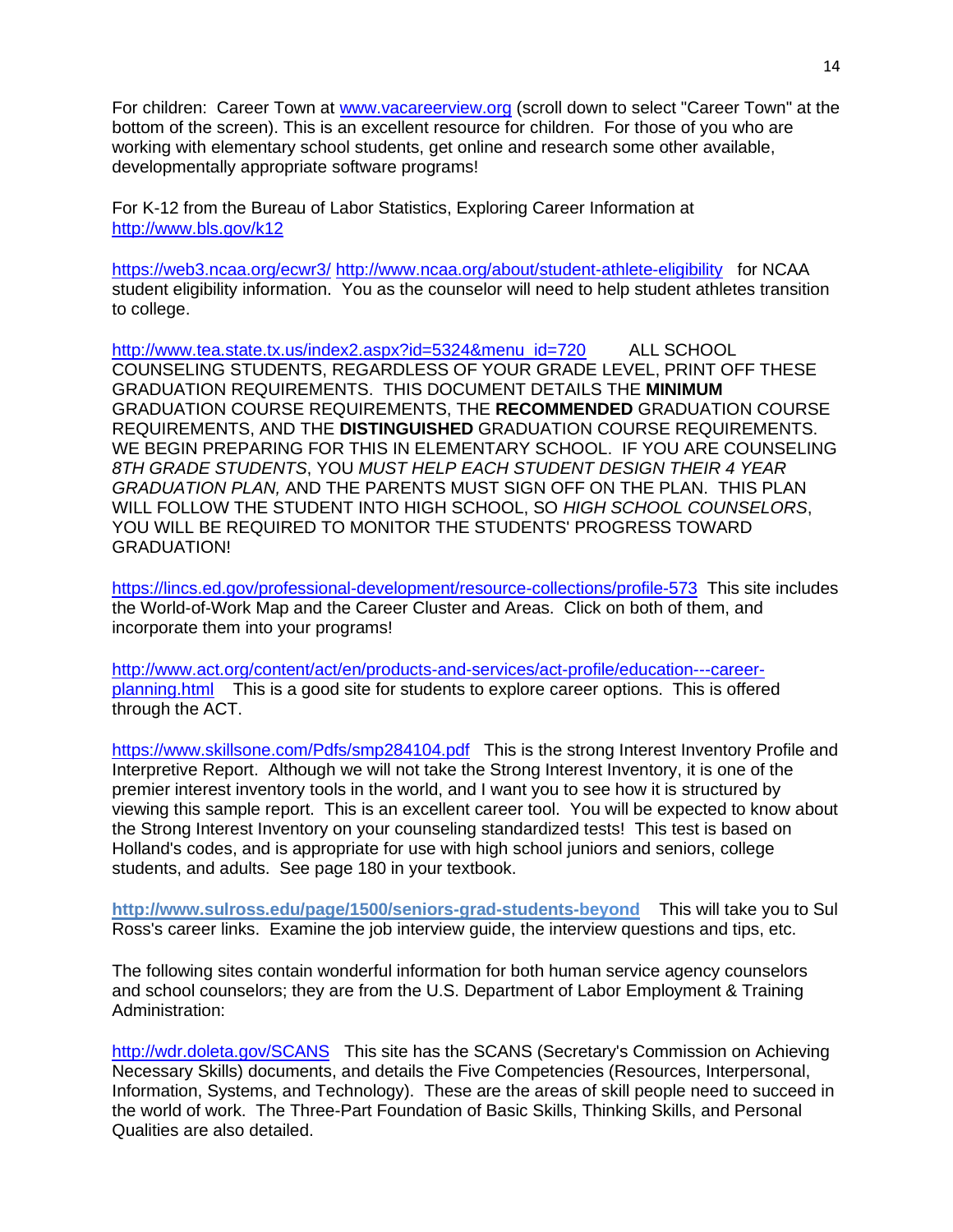https://www.careeronestop.org/ This U.S. Department of Labor site includes helpful tools for online assessment, career options exploration, youth resources, and dealing with job loss, etc.

<http://www.doleta.gov/usworkforce/> This U.S. Department of Labor site examines such current issues as re-employment.

#### **Students, all of you will complete the four following online assessments:**

[http://www.humanmetrics.com/cgi-win/jtypes2.asp](http://www.humanmetrics.com/cgi-win/JTypes2.asp) This is an online text *based on* the MBTI (Myers-Briggs/Jung Typology). Take the test, then click on "Score It" at the bottom of the questions. On the screen will be your four letter "type," for example, ENFJ. Select the "Type" description by J. Butt" and print out your description. You will use this for the Discussion Board MBTI Forum.

<http://www.keirsey.com/>Take the free Sorter (click on the colorful button at the top right of your screen--it reads "Click to Take Sorter,") then select the free Temperament Report. Make sure that you click on the "The Four Temperaments" link on the top right menu bar underneath the "Take the Sorter" logo to read in detail about the four temperaments. What does the sorter suggest about you? Be sure to record your results from the Free Sorter, so that you can respond on the Keirsey Temperament Sorter Discussion Board Forum! Post a thread recording your results from the Free Sorter on this forum and state how those results are connected to career.

<http://www.sigi3.org/login.asp?SQ=1363&SK=5919503210> Type this URL into your browser. This will take you to the Sul Ross career resources page, and in the middle of the listings, you will see **SIGI 3**. You will be taking the SIGI 3 assessment. Click on the SIGI 3. **You will need to register.** Use your sulross email username and ID (the same way your access your Sul Ross email) to login to the SIGI 3. You will see a Welcome Menu and some Tips for using the SIGI. Then select "Continue" at the bottom, then "Use an Assessment Tool." Take the "Values," "Interests," "Personality Type," and "Skills" surveys. This will take some time, so be sure to block out some time to work on this. You will then search the job database using your results. Play some of the Videos for jobs, see the job comparison grids, play with the deciding square, etc. until you feel comfortable with these SIGI resources. You can build a portfolio in SIGI, and re-enter to continue working with these resources. And you might learn something about yourself in regard to career in addition to finding some good resources you might incorporate into your career program!

[http://www.TexasCareerCheck.com](http://www.texascareercheck.com/) . This is a good tool to use with high school students. You will explore occupations or college options. It includes an interest assessment, a high school graduation plan, regional labor market information and hot jobs. You can call 1-800-822-7526 to order a free counselor packet containing samples of their career development products: tabloids, books, brochures, bookmarks, pocket resume and posters. Or you can visit the LCMI webpage at [www.lmic.state.tx.us.](http://www.lmic.state.tx.us/) After you have taken the assessment, post your results in Discussion Board.

#### **SCHEDULE/DUE DATES FOR SUMMER II 2020:**

*Read the assigned chapters and complete the assignments/quizzes PRIOR to the deadline. The deadline is midnight Central Standard Time (CST) on the due date. Assignments submitted after the deadline will receive no credit.*

**\*\*\*Additional individual assignments may be given.**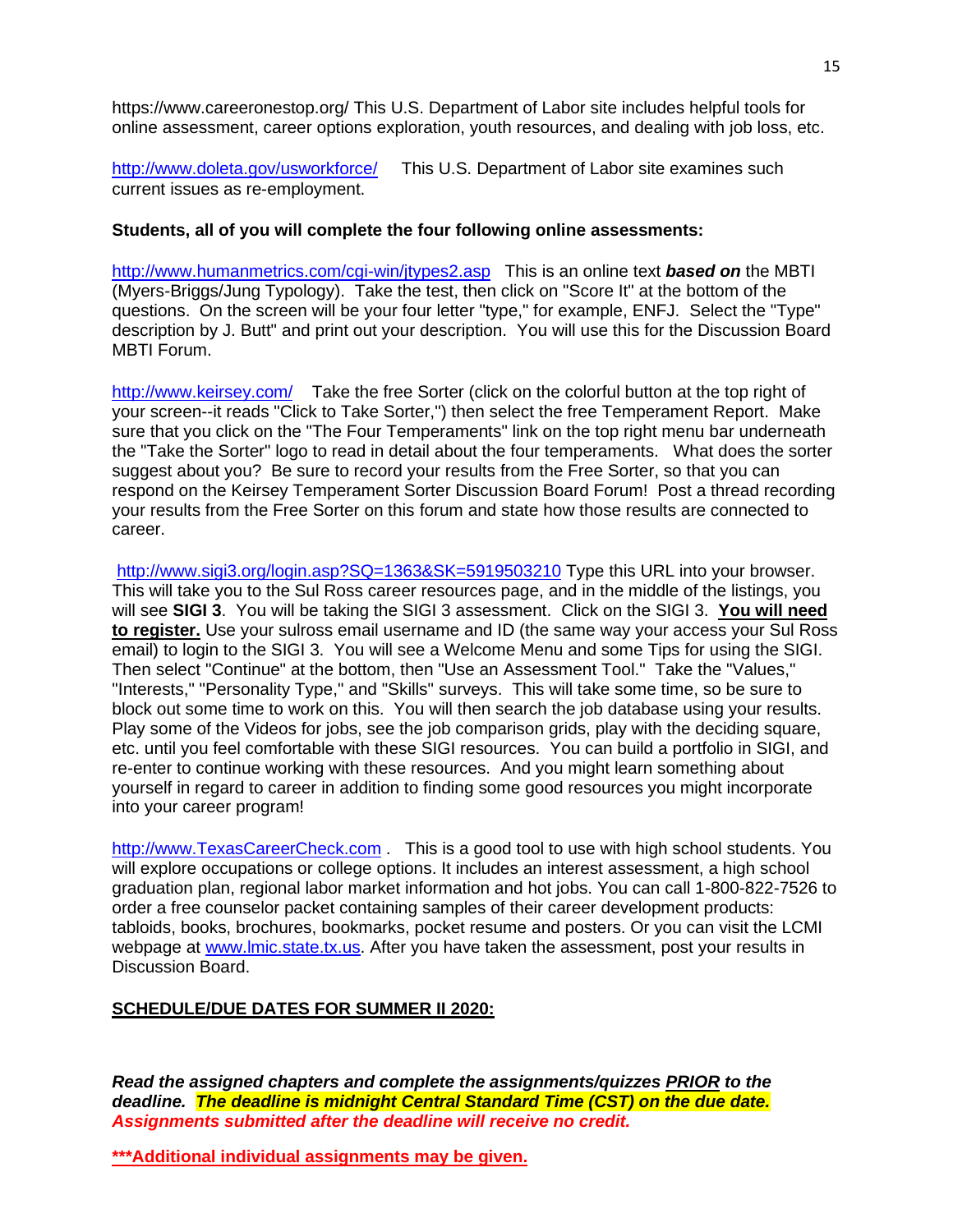### **APA must be followed for ALL written assignments including Discussion Board Postings: See the writing rublic at the end of the due dates**

*July 1 - Online ED 5313 course officially begins.* 

- July 1 Online Participation Policy Agreement posted on Discussion Board must be completed before receiving credit for assignments,
- July 1 Introduce Yourself on the Discussion Board
- July 5- Chapters 1-4 reading due, Power Points, and Study Outline (download from Lectures on Blackboard) examined.
- July 5- **Exam #1** over Chapters 1-4
- July 6 **MBTI Assessment** results posted on Discussion Board Forum
- July 8 Deadline to email Professor Hayes site visit choice for approval
- July 11 **Introduction to Career Program Due**
- July 14 **Personal Philosophy of Counseling Due**
- July 17 Chapters 5-8 reading due, Power Points, and Study Outlines examined.
- July 17- **Exam #2** over Chapters 5-8
- July 18 **Keirsey Temperament Sorter** results posted on the Discussion Board Forum.
- July 21– **Demographics Due** (Use the demographics that you used in ED 7302 to add to)
- July 22 **SIGI-3** results posted on the Discussion Board Forum.
- July 23 Chapters 9-12 reading due, Power Points, and Study Outlines examined.
- July 23 **Exam #3** over Chapters 9-12

*July 24 - Last day to drop with a 'W'*

- July 25 **Site Visit Report** answers due on Discussion Board.
- July 26 **Texas Career Check** Due

Finish viewing DVD (the supplementary DVD).

- July 28 **Career Four Components Due**
- July 30 Chapters 13-16 reading due, Power Points, and Study Outlines examined.
- July 30 **Exam #4** over Chapters 13-16
- August 2 **Career Budget Due**
- August 3 **Code of Ethics Comparison**
- August 7 **Career Resources/Referrals Due**

*August 10 - Grades*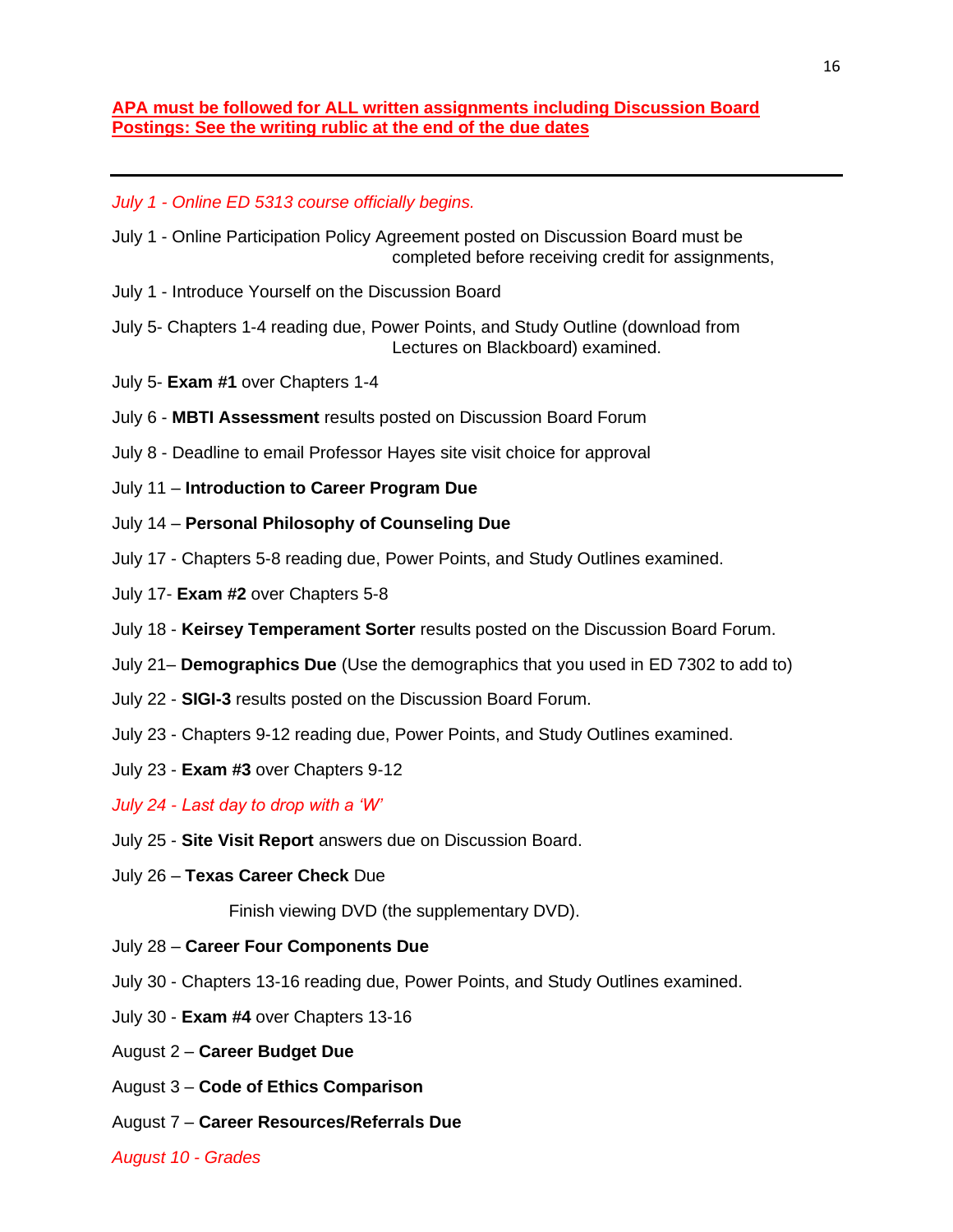*Students, you may post your assignments early if you wish; just be sure to post your assignments no later than the deadlines! I recommend that you never wait until the due date in order to submit a quiz on an assignment as technology has a way of causing the most trouble when you need it the most.* 

### **WRITING RUBRIC FOR ALL WRITTEN ASSIGNMENTS AND DISCUSSIONS:**

| Sub-skill                                  | <b>Beginning</b>                                                                                                                | <b>Basic</b>                                                                                                          | <b>Proficient</b>                                                                                         | <b>Advanced</b>                                                                                                          | <b>Exceptional</b>                                                                                                               | <b>Score</b> |
|--------------------------------------------|---------------------------------------------------------------------------------------------------------------------------------|-----------------------------------------------------------------------------------------------------------------------|-----------------------------------------------------------------------------------------------------------|--------------------------------------------------------------------------------------------------------------------------|----------------------------------------------------------------------------------------------------------------------------------|--------------|
|                                            |                                                                                                                                 | $\mathbf{2}$                                                                                                          | 3                                                                                                         | 4                                                                                                                        | 5                                                                                                                                |              |
| Integration of<br>Knowledge                | The paper<br>did not<br>incorporate<br>knowledge<br>from the<br>literature or<br>class in<br>relevant and<br>meaningful<br>ways | The paper<br>somewhat<br>incorporated<br>knowledge<br>from the<br>literature in<br>relevant and<br>meaningful<br>ways | The paper<br>incorporated<br>knowledge<br>from the<br>literature in<br>relevant and<br>meaningful<br>ways | The paper<br>effectively<br>incorporated<br>knowledge<br>from the<br>literature in<br>relevant and<br>meaningful<br>ways | The paper<br>very<br>effectively<br>incorporated<br>knowledge<br>from the<br>literature in<br>relevant and<br>meaningful<br>ways |              |
| Organization<br>and<br><b>Presentation</b> | The paper<br>lacked topic<br>sentences,<br>transitions<br>from one<br>topic to<br>another,                                      | The paper<br>occasionally<br>included<br>topic<br>sentences,<br>transitions<br>from one                               | The paper<br>consistently<br>included<br>topic<br>sentences,<br>transitions<br>from one                   | The paper<br>consistently<br>and<br>effectively<br>employed<br>topic<br>sentences,                                       | The paper<br>uniformly and<br>very<br>effectively<br>employed<br>topic<br>sentences,                                             |              |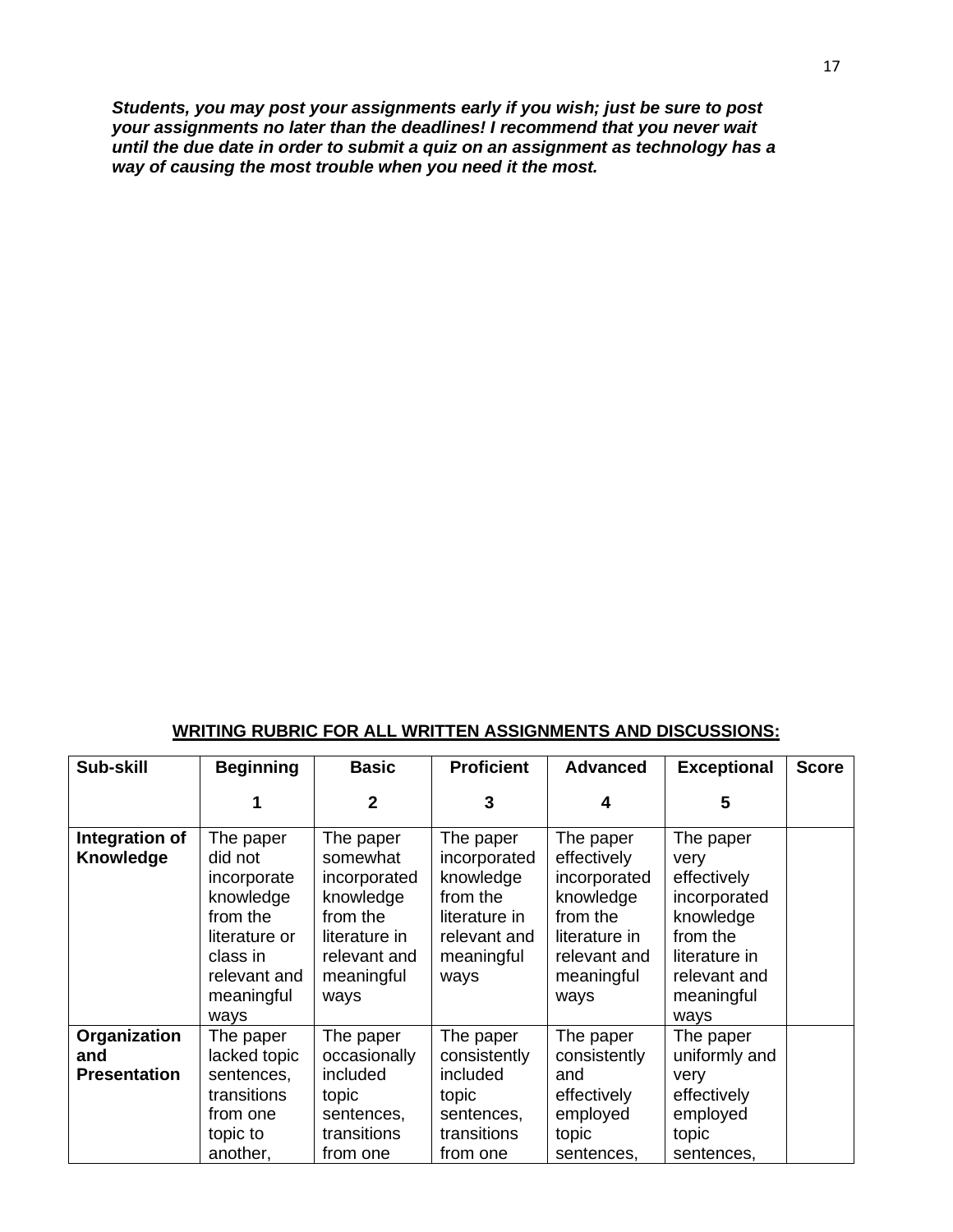| Sub-skill                        | <b>Beginning</b>                                                                                                                                                                                                           | <b>Basic</b>                                                                                                                                                                                                                 | <b>Proficient</b>                                                                                                                                                                                | <b>Advanced</b>                                                                                                                                                                                           | <b>Exceptional</b>                                                                                                                                                                                               | <b>Score</b> |
|----------------------------------|----------------------------------------------------------------------------------------------------------------------------------------------------------------------------------------------------------------------------|------------------------------------------------------------------------------------------------------------------------------------------------------------------------------------------------------------------------------|--------------------------------------------------------------------------------------------------------------------------------------------------------------------------------------------------|-----------------------------------------------------------------------------------------------------------------------------------------------------------------------------------------------------------|------------------------------------------------------------------------------------------------------------------------------------------------------------------------------------------------------------------|--------------|
|                                  | 1                                                                                                                                                                                                                          | $\mathbf{2}$                                                                                                                                                                                                                 | 3                                                                                                                                                                                                | 4                                                                                                                                                                                                         | 5                                                                                                                                                                                                                |              |
|                                  | relevant<br>connections<br>among<br>topics, and a<br>seamless<br>flow                                                                                                                                                      | topic to<br>another,<br>relevant<br>connections<br>among<br>topics, and a<br>seamless<br>flow                                                                                                                                | topic to<br>another,<br>relevant<br>connections<br>among<br>topics, and a<br>seamless<br>flow                                                                                                    | transitions<br>from one<br>topic to<br>another,<br>relevant<br>connections<br>among<br>topics, and a<br>seamless<br>flow                                                                                  | transitions<br>from one<br>topic to<br>another,<br>relevant<br>connections<br>among<br>topics, and a<br>seamless<br>flow                                                                                         |              |
| <b>Focus</b>                     | The paper's<br>topic lacked<br>focus and a<br>clear<br>direction                                                                                                                                                           | The paper's<br>topic had<br>occasional<br>focus,<br>direction,<br>and purpose                                                                                                                                                | The paper's<br>topic had<br>focus and<br>clarity of<br>direction and<br>purpose                                                                                                                  | The paper's<br>topic had<br>effective<br>focus and<br>clarity of<br>direction and<br>purpose                                                                                                              | The paper's<br>topic had<br>very effective<br>focus and<br>clarity of<br>direction and<br>purpose                                                                                                                |              |
| <b>Level of</b><br>Coverage      | The paper<br>lacked<br>depth,<br>elaboration,<br>and relevant<br>material                                                                                                                                                  | The paper<br>occasionally<br>included<br>depth,<br>elaboration,<br>and relevant<br>material                                                                                                                                  | The paper<br>included<br>depth,<br>elaboration,<br>and relevant<br>material                                                                                                                      | The paper<br>effectively<br>included<br>depth,<br>elaboration,<br>and relevant<br>material                                                                                                                | The paper<br>very<br>effectively<br>included<br>depth,<br>elaboration,<br>and relevant<br>material                                                                                                               |              |
| Grammar/<br><b>Spelling</b>      | The paper<br>contained<br>numerous<br>errors of<br>grammar<br>and spelling                                                                                                                                                 | The paper<br>contained<br>some errors<br>of grammar<br>and spelling                                                                                                                                                          | The paper<br>contained<br>very few<br>errors of<br>grammar<br>and spelling                                                                                                                       | The paper<br>contained<br>only one or<br>two errors of<br>grammar<br>and spelling                                                                                                                         | The paper<br>contained no<br>errors of<br>grammar and<br>spelling                                                                                                                                                |              |
| <b>References</b><br>and Sources | The paper<br>did not<br>include<br>content from<br>peer<br>reviewed<br>journal<br>articles<br>and/or<br>scholarly<br>books/book<br>chapters<br>and instead<br>cited web<br>site material<br>of<br>questionable<br>veracity | The paper<br>included<br>content from<br>a few peer<br>reviewed<br>journal<br>articles and<br>scholarly<br>books/book<br>chapters and<br>instead<br>included<br>material from<br>web sites of<br>questionable<br>credibility | The paper<br>included<br>content from<br>peer<br>reviewed<br>journal<br>articles and<br>scholarly<br>books/book<br>chapters<br>and only<br>included<br>material<br>from<br>credible web<br>sites | The paper<br>effectively<br>included<br>content from<br>peer<br>reviewed<br>journal<br>articles and<br>scholarly<br>books/book<br>chapters and<br>only included<br>material from<br>credible web<br>sites | The paper<br>very<br>effectively<br>included<br>content from<br>peer<br>reviewed<br>journal<br>articles or<br>scholarly<br>books/book<br>chapters and<br>only included<br>material from<br>credible web<br>sites |              |
| <b>APA Style</b>                 | The paper                                                                                                                                                                                                                  | The paper                                                                                                                                                                                                                    | The paper                                                                                                                                                                                        | The paper                                                                                                                                                                                                 | The paper                                                                                                                                                                                                        |              |